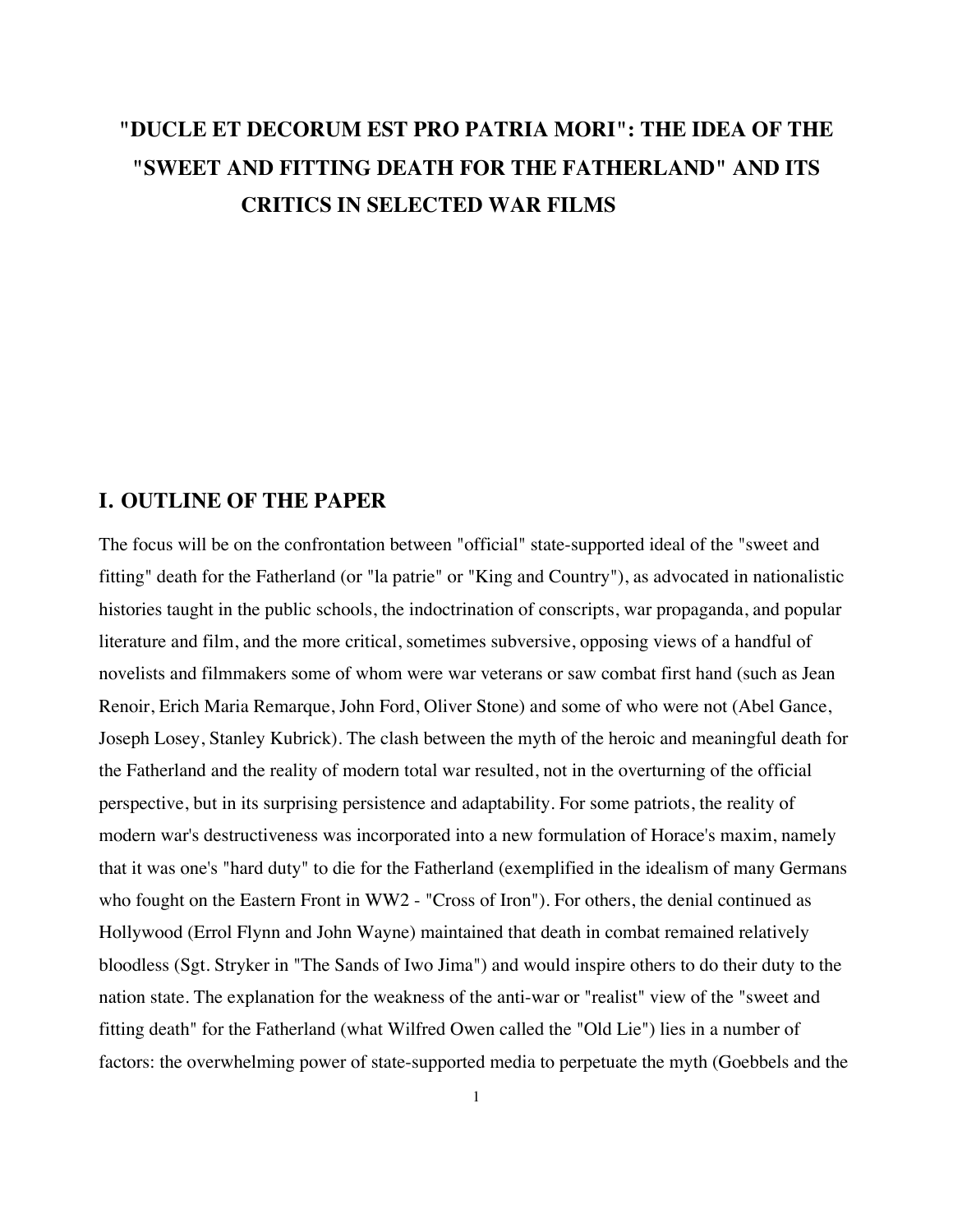Nazi film industry), the adaptability of the Christian idea of sacrifice to the needs of the modern state, the need of audiences for exciting stories of individual heroism and chivalry, the relatively small number of soldiers who actually witnessed combat first hand (compared to those in support or reserve or at the home front) who might offer an alternative perspective; and the powerful need for citizens in the modern nation state to belong to a larger community ("the nation") which legitimizes and gives meaning to the sacrifices made in wartime. Nevertheless, Milestone's and Remarque's critique of the ideal of the "sweet and fitting" death for the Fatherland in "All Quiet on the Western Front" (1930) remains the classic critical formulation in film and its power still serves as a grim warning of the murderous potential of the nation state in the century of total war.

## **II. INTRODUCTION**

### **A. Conference Theme: "National Cinemas - Sites of Resistance?"**

In my paper I want to explore an idea which has been used by the state and its supporters to justify or legitimize the activities of men in wartime, namely that it is "proper", even "beautiful" (sweet), to die for the fatherland (nation state) in battle.

The connection I see with the theme of this Conference - **"National Cinemas - Sites of Resistance?"**- is that the new nation states which had emerged in the late 19thC quickly saw the possibilities of cinema to reach a huge popular audience with messages of patriotism, sacrifice, and martial glory. Nation states in the 20thC had two paths they could follow in using the cinema for propaganda purposes. Firstly they could "nationalise" the cinema as happened in Nazi Germany after 1933 and Stalinist Russia after 1924. National cinema in these countries were literally the "creatures" of state policy in order to guarantee that the needs of the nation state would be served by the new medium and that possible "sites of resistance" or countervailing voices did not appear or were not given an audience.

Or secondly, they could encourage and assist private filmmakers to serve both the need of the state for willing and obedient soldiers in time of war and the need of the film producers and studios to make a profit in a highly competitive industry. In this case the cinema industry is privately owned but "voluntarily organised" by the state (e.g. the voluntarily given support of much of Hollywood to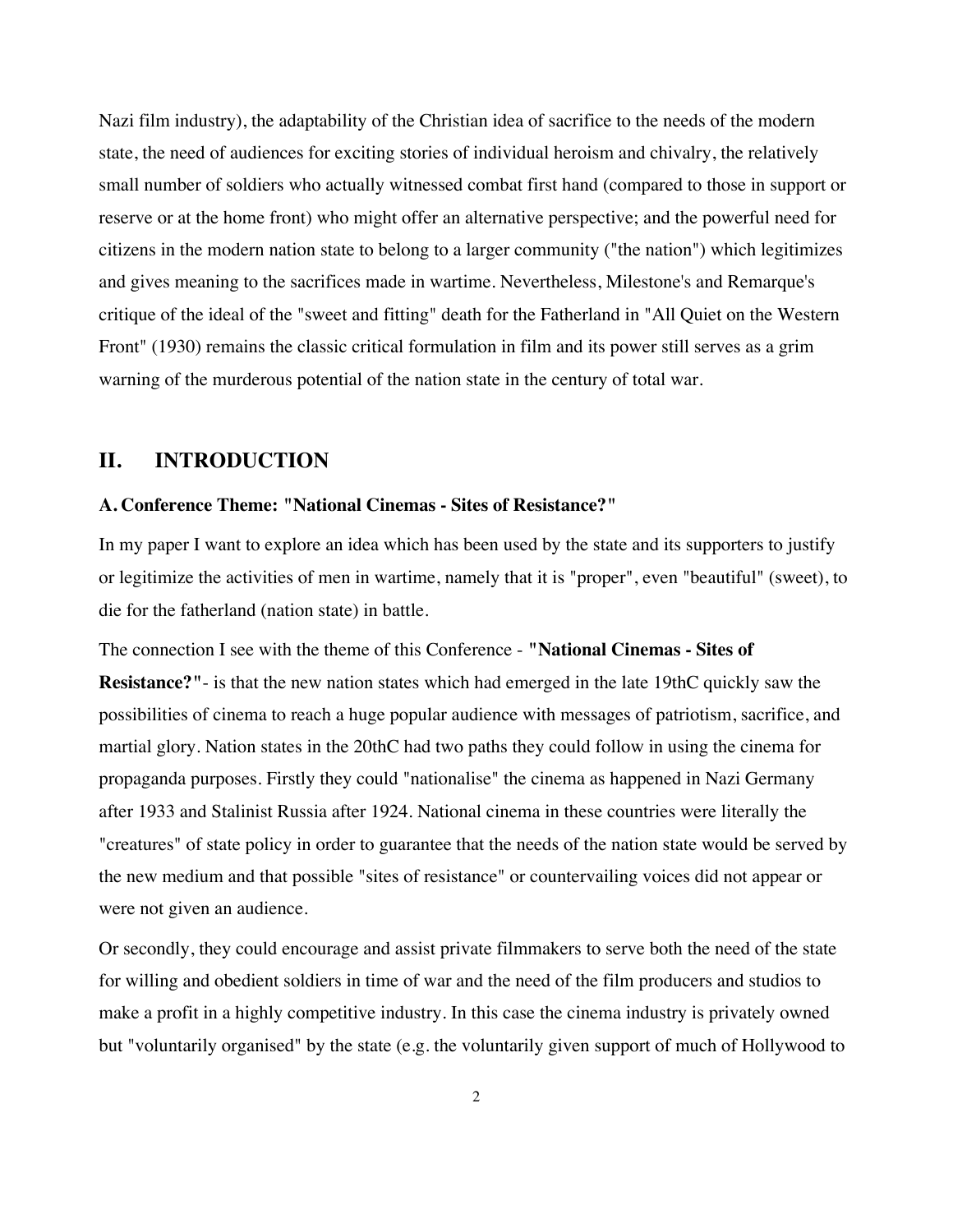the US war effort after 1941), substantially subsidised or otherwise "protected" by the state in order to achieve the same purpose (the "national cinemas" of France and Australia at various times). In the latter case, the state may provide monetary or materiel support to favoured filmmakers (it is hard to make a realistic war film if the military refuses to lend you large numbers of tanks or warships), make it difficult for critics of state policy to get films made or distributed, or outright censorship of critics. I would argue that the purpose of "national cinemas" is to maintain existing elites in power, to mobilise citizens in support of state policy (especially war) and create or manufacture "consent." A third type of "national cinema" is the product of a large number of independently acting filmmakers, writers, producers, etc who happen to share a common or related culture/language/history. The cinema these people produce is "national" in the sense that common traits or a particular "flavour" of films emerge as a result of shared ethnic, linguistic or regional ties. It is not an "official national cinema", produced by deliberate state policy, but an "unofficial national cinema".

Turning to the second part of the conference title, where are the "sites of resistance" and who inhabits these sites?1 Both "official" and "unofficial" national cinemas can be "resisted" (opposed, challenged, questioned, undermined) by disaffected individuals and groups. In the case of "official national cinemas" those groups or individuals who are oppressed or marginalised by the state may seek to express an alternate view to the official line but are driven underground or out of business (e.g. Marxists like Bertolt Brecht who thrived in the late Weimar Republic are driven underground or expelled by the new Nazi cinema after 1933; the vigorous artistic experimentalism which appeared in the early 1920s in the Soviet Union was suppressed as the Stalinist regime sought to monopolise all avenues of cultural expression and to stifle any dissent from "party lines"). There are also those who are excluded from access to state subsidies, those who oppose official ideology, films of non-nationals (i.e. the Jewish producers in Hollywood in the 1930s were outsiders who

<sup>1 ]</sup> Perhaps the creator/s of the Conference theme had in mind the title of Jay Winter's book, *Sites of Memory. Sites of Mourning: The Great War in European Cultural History* (1995) (Cambridge University Press, 1996) which omits the important locality of "site of resistance" to the "Great War". I wonder about the significance of the question mark at the end - is there some doubt in the organisers' minds about whether any sites of resistance exist and if so where they might be located (within or outside the putative national cinema)? and resistance to what? resistance to the very idea of a "national cinema" or resistance to aspects of "national cinema? None of this is clear in the title. In my case I felt I had to invent my own notion of a "site of resistance" to what I regarded to be a lynch pin of the nation state (and the "national cinema" which evolved in or from it), viz. the patriotism which extols the death of the individual in its defence.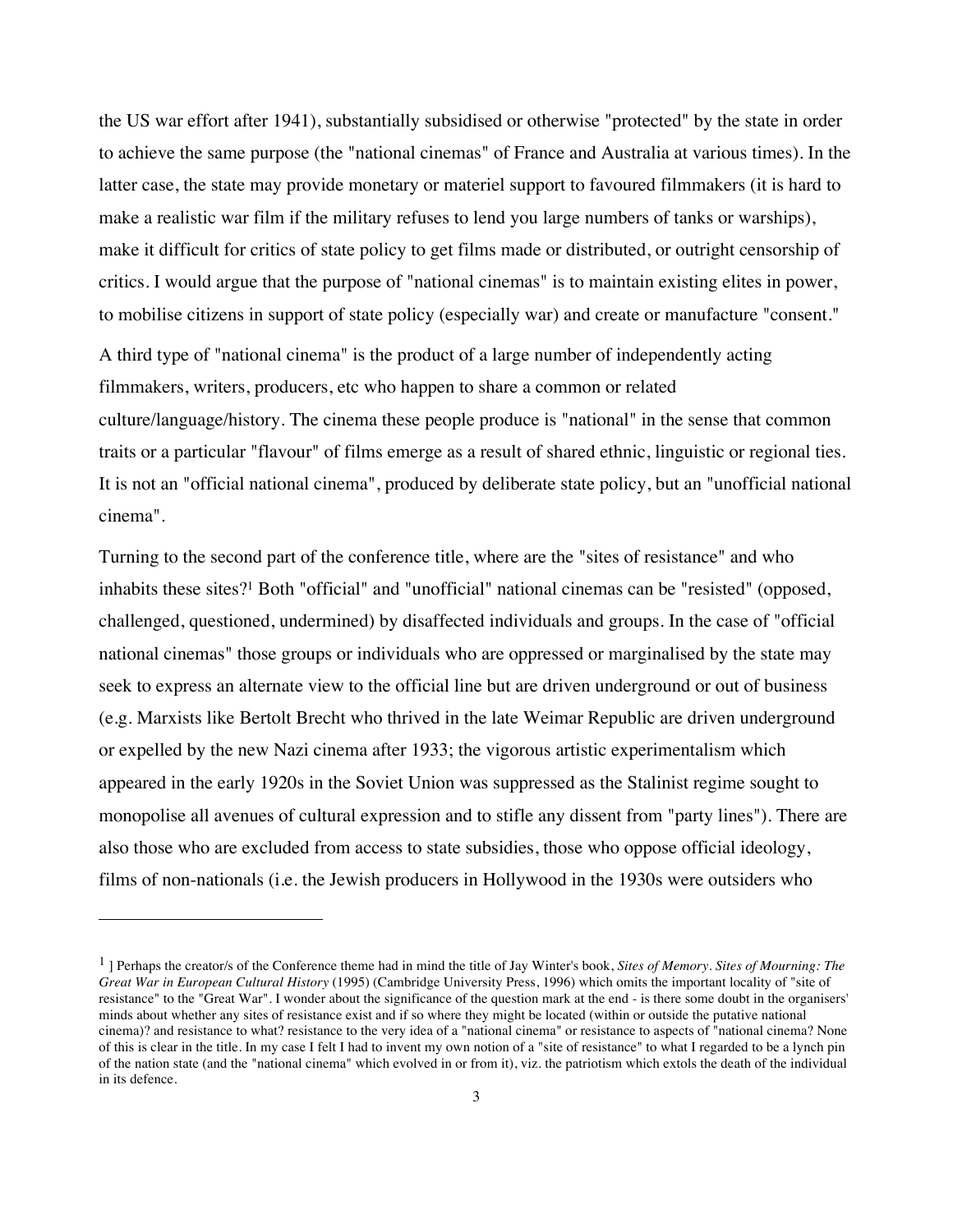opposed the isolationism of American policy and sought to make American more aware of the threat posed by fascism in Europe, e.g. Curtiz, *The Adventures of Robin Hood* (1938)). The inability of Oliver Stone to get "Platoon" produced during the patriotic early 1980s under Pres. Reagan, the refusal of the US military to assist in providing equipment for the filming drove Stone and his English backers to shoot in the Philippines and use American-supplied Philippino military equipment.

In the case of war films, it is not surprising that even liberal democracies do not allow anti-war films to be made while the war is taking place. The demands of war fighting produce a uniformity of "consent" which makes it very difficult for opposing or "resisting" voices to be heard. Typically, it is not until 10 years or so have passed before critics of official state policy are able to make films criticizing the official state position ("Hart's Ten Year Rule"). The clearest example of this is the spate of anti-war novels and films which appeared in the late 1920s up to the coming to power of the Nazis in 1933 (*AQWF*, *Westfront 1918*). Followed by the mildly anti-war or confused films about Vietnam which appeared in the late 1970s (*Apocalypse Now*, *The Deer Hunter*) and the "second wave" of more explicitly anti-war films which appeared in the late 1980s (*Platoon*, *FMJ*).

An important sub-category of films which "resist" the official state line are those war films made by filmmakers who themselves were war veterans or who based their films on the accounts of those who had been veterans. Occasionally, filmmakers who usually had conformed to the official state line sometimes departed from the simplistic depiction of war/battle to produce a more complex, thoughtful, and hence more ambivalent perspective which also undermined the official state line (e.g. John Ford, *They Were Expendable* (1945) and Mizoguchi, *The Loyal 47 Ronin* (1941-2)). Their often opposing accounts of war are particularly interesting and important because of the "bearing witness" factor<sup>2</sup>

### **David Hart's List of (Anti)-Patriotic Films**

<sup>2</sup> Samuel Hynes, *The Soldiers' Tale: Bearing Witness to Modern War* (New York: Penguin, 1998).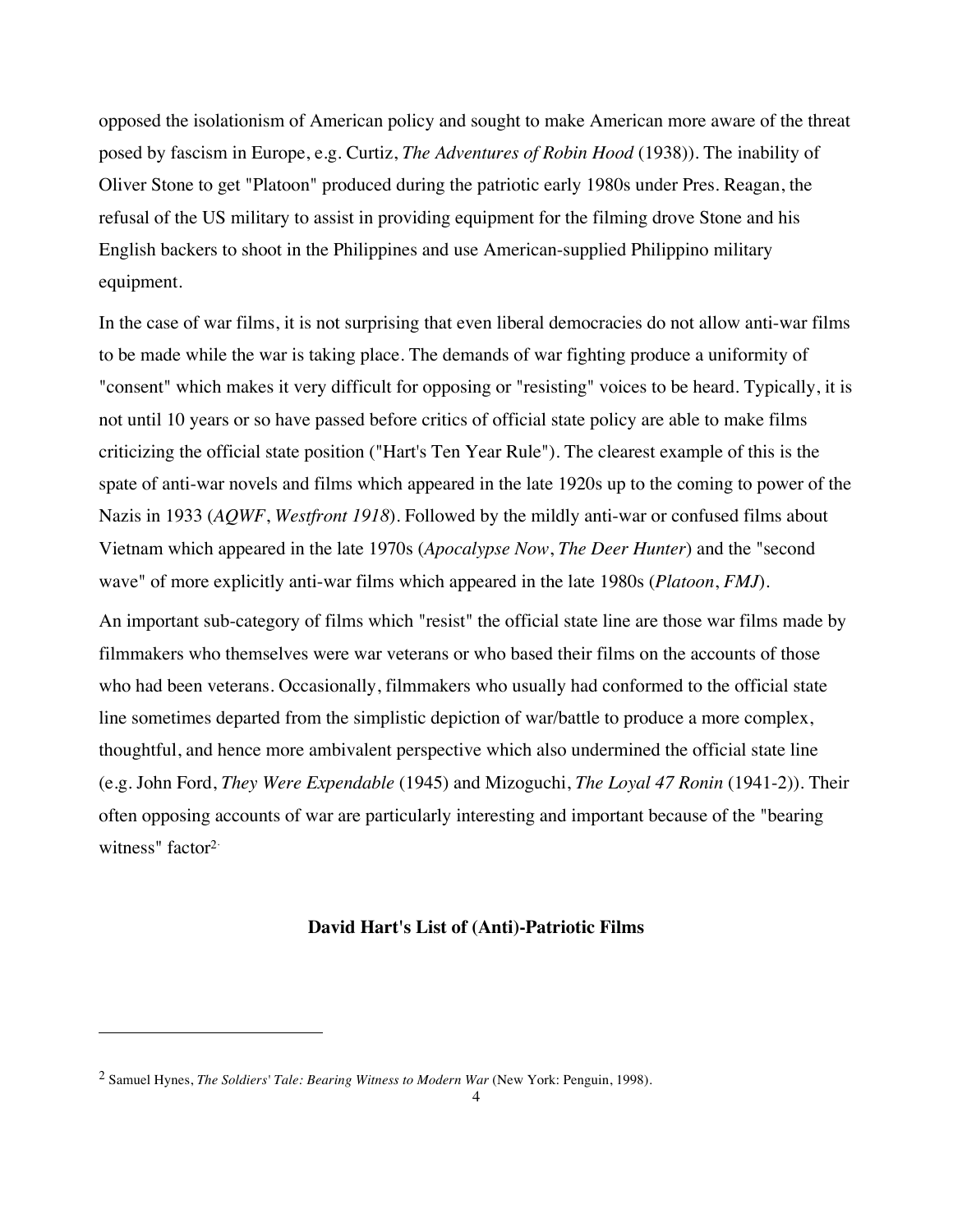| Patriotic films                                                                                                                                                                                                                                 | Ambivalent patriotism                                                                                                                               | Critics of patriotism                                                                                                                                           |
|-------------------------------------------------------------------------------------------------------------------------------------------------------------------------------------------------------------------------------------------------|-----------------------------------------------------------------------------------------------------------------------------------------------------|-----------------------------------------------------------------------------------------------------------------------------------------------------------------|
| WW1<br>Pressberger, The Life<br>and Death of Colonel<br><b>Blimp</b> (1943)<br>Peter Weir, Gallipoli<br>(1981)                                                                                                                                  | WW1<br>Abel Gance J'Accuse<br>(1937)                                                                                                                | WW1<br>Milestone, AQWF<br>(1930)<br>Renoir, The Great<br>$\bullet$<br>Illusion (1937)<br>Kubrick, Paths of Glory<br>(1957)<br>Losey, King and<br>Country (1964) |
| WW <sub>2</sub><br>Charles Chauvel, Forty<br><b>Thousand Horsemen</b><br>(1940)<br>Raoul Walsh, They<br>Died With Their Boots<br>On (1942)<br>Olivier, Henry V<br>(1944)<br>Veit Harlan, Kolberg<br>(1945)<br>Dwan, Sands of Iwo<br>Jima (1949) | WW <sub>2</sub><br>Mizoguchi, The Loyal<br>47 Ronin (1941)<br>John Ford, They Were<br>Expendable (1945)<br>Spielberg, Saving<br>Private Ryan (1998) | WW <sub>2</sub><br>Mike Nichols, Catch-22<br>(1970)<br>Sam Fuller, The Big Red<br>One (1980)                                                                    |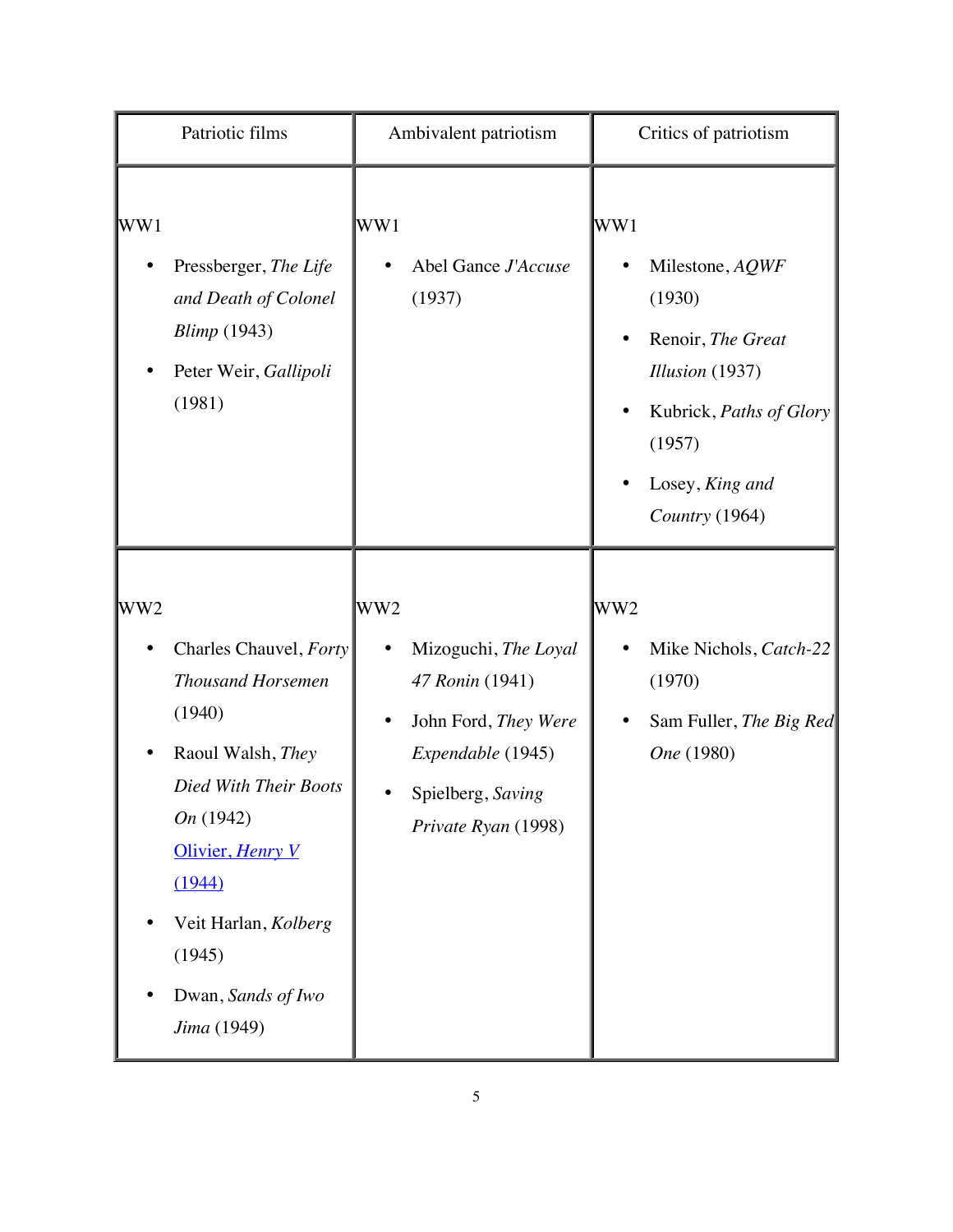| Milestone, The Halls of<br>Montezuma (1950)<br>Annakin, Marton,<br>Wicki, The Longest<br>Day (1962) |                                                          |                                                                                                        |
|-----------------------------------------------------------------------------------------------------|----------------------------------------------------------|--------------------------------------------------------------------------------------------------------|
| Korean War                                                                                          | Korean War<br>Milestone, Pork Chop<br>Hill (1959)        | Korean War<br>Sam Fuller, The Steel<br>Helmet (1951)<br>Robert Altman,<br>$\bullet$<br>$M*A*S*H(1970)$ |
| Vietnam War<br>John Wayne, The<br>Green Berets (1968)                                               | Vietnam War<br>Michael Cimino, The<br>Deer Hunter (1978) | Vietnam War<br>Oliver Stone, Platoon<br>$(1987)$ and <i>Born of the</i><br>4th of July (1989)          |
| Other Wars<br><b>Abel Gance, Napoleon</b><br>(1927)                                                 | Other Wars                                               | Other Wars<br>Paul Verhoeven,<br>$\bullet$<br><b>Starship Troopers</b><br>(1987)                       |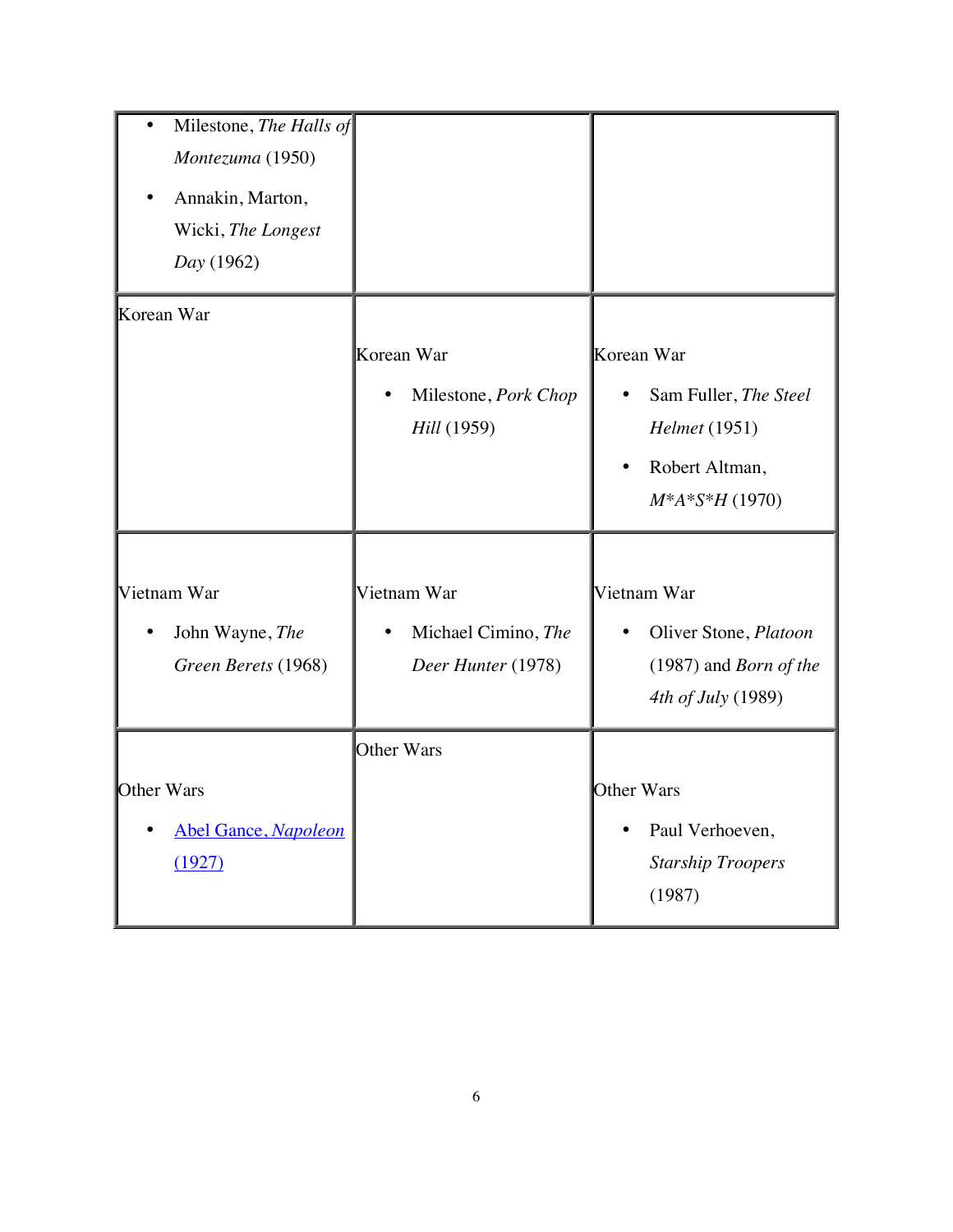### **B. Hiding the True "Face of Battle"**

There is a very stark contrast which can be drawn between the "face of battle" (to borrow the title of John Keegan's pioneering book <sup>3</sup> which is revealed in popular culture (school textbooks, art, literature, film) and that which emerges from a close study of selected memoirs, works of history and even some films. Soldiers go to war with a preconception of what they might expect to experience in battle and how they should behave under fire, a preconception which is drawn from a range of sources such as school history textbooks, newspapers, adventure stories, photographs, films, and the oral tradition passed down from male relatives who fought in previous wars.4 Examples include the adventure stories of G.A. Henty and Rudyard Kipling for soldiers entering WW1; Rupert Brooke, "Gone with the Wind" for soldiers going into WW2 (William Manchester); John Wayne for those entering the Vietnam War; and, Holmes speculates, the "military pornography" of the more explicit novels of Guy Sajer and Sven Hassell on the generation of soldiers of the mid-1980s.

What emerges from his account (and others) is that a huge gulf exists between the preconception and the reality of battle. The sense of what war is like and the expectations which are created on the soldier to live up to this "literary", constructed "face of battle" is contradicted oftentimes by the soldier's personal experience of battle. Holmes concludes that this conflict between reality and preconception sets the stage for military failure and the physical and psychological breakdown of soldiers (in the field I presume he means):

**The risks of such gulfs between preconception and reality are colossal. Battle is a traumatic experience at the best of times. But if it produces not only all the stresses of noise and danger but also the dislocation of expectation, then the risks of failure and breakdown loom large. (S.L.A.) Marshall believed that the average soldier goes to battle, the 'supremely testing experience of his lifetime almost as a total stranger.'5**

<sup>3</sup> John Keegan, *The Face of Battle* (New York: Viking Press, 1976).

<sup>4</sup> Holmes, *Firing Line* (1985), pp. 59-73 gives a brief but very useful discussion of the range of sources which have influenced the preconception of battle of some of the soldiers who have fought in the 20thC.

<sup>5</sup> Holmes, *Firing Line* (1985), p. 73.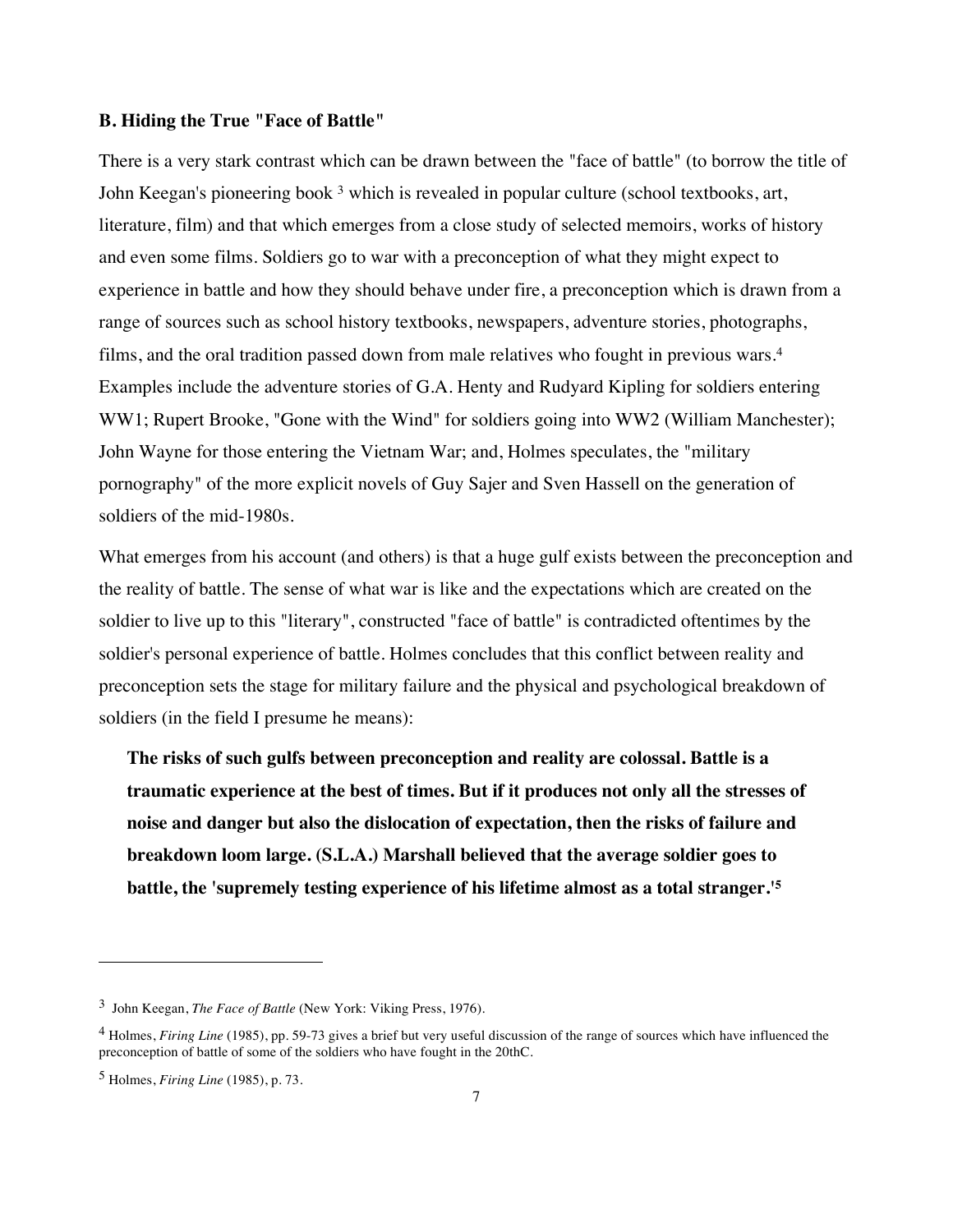I would add to this some other non-military consequences which should concern the historian of war and popular culture, namely the bitterness, disillusionment and resentment that men feel when they believe they have been duped and the psychological problems (guilt, sense of failure, grief, and stress) which can sometimes emerge when the veterans have returned to civilian life. This is most notably the case in the problems many Vietnam War veterans have experienced not just as a result of losing the war but also as a result of not being able to live up the ideal of the combat soldier embodied in the person of "John Wayne" created by Hollywood in the 2 decades between the end of WW2 and the escalation of the conflict in Vietnam in 1965.<sup>6</sup> Thus I would argue that it important for societies to have the most realistic understanding possible of the nature of battle/war in order that wars not be undertaken too lightly, and that the men who go into combat have a closer match between expectation and reality of battle.

It is an interesting question to ask oneself when and how, if at all, did ordinary people (noncombatants) get to learn about "the face of battle". Much of the stir caused by Spielberg's WW2 combat movie "Saving Private Ryan" (1998) has been caused by the unflinching depiction of the nature of combat for those American soldiers who landed at Omaha Beach in Normandy on 6 June 1944. For many viewers it is the first time in 54 years that the nature of an amphibious assault under fire by modern weapons has been depicted in such graphic detail on the screen. The history (chronology?) of how viewers came to see a depiction of battle like Spielberg's illustrates the argument I would like to make in this paper, namely that

- 1. men go into battle with (mis)perceptions of battle either based upon the circumstances of previous wars or highly stylised heroic and patriotic stories which bear little or no resemblance to modern warfare - many soldiers believe that it is both possible and perhaps necessary that it is "sweet and fitting to die for the fatherland"
- 2. information about the nature of contemporary battle is deliberately withheld by the military authorities during the war for reasons of propaganda and morale (photographs of dead or mutilated soldiers are censored)<sup>7</sup> - the state does not wish its citizens to have

<sup>6</sup> Jonathan Shay, *Achilles in Vietnam: Combat Trauma and the Undoing of Character* (New York: Touchstone, 1995).

<sup>7</sup> George H. Roeder, Jr., *The Censored War: American Visual Experience During World War Two* (New Haven: Yale University Press, 1993).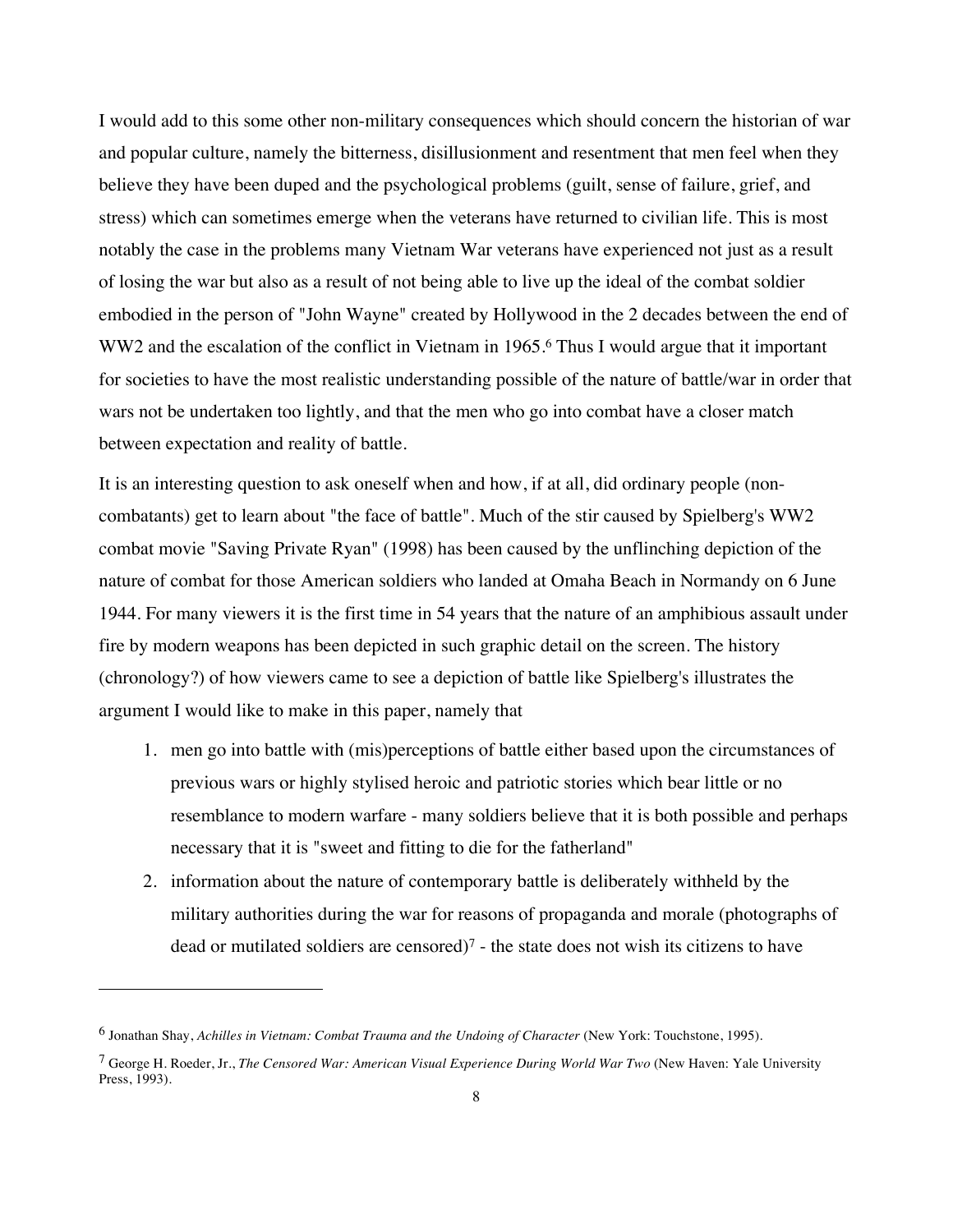information which might lead them to question the ideal that it is sweet and fitting to die for the fatherland.

- 3. the political and military authorities continue to produce films (and other accounts) during the war which perpetuate the myths about the possibilities of heroic and patriotic sacrifice on the battlefield - the dilemma faced by the authorities is that they must show enough "realism" so as not to make the propaganda laughable but not so much that it discourages people from supporting the war effort; gradual evolution of idea that it is one's "hard duty" to sacrifice one's life for the state (no longer "sweet" or "seemly")
- 4. after the war there is a "conspiracy of silence" on the part of most veterans who do not divulge the "secret knowledge" they have about the nature of combat partly because they want to forget the war and partly because their immediate families could not comprehend their stories if they were told
- 5. gradually a trickle of memoirs, histories, novels, films appears after the war which begin to provide some details of the "face of battle" ("Hart's Ten Year Rule" - it often takes 10 years or so for the first critical accounts begin to appear) but which does not undermine the official or popular account of the war
- 6. the official account/view of the war is reinforced when important anniversaries of the war are celebrated, a "standard account" of the war emerges in popular novels, TV and film, and school history textbooks
- 7. a few "dissenting voices" (novels, memoirs, films) appear to challenge the standard account but they are few in number and marginalised in effect
- 8. eventually, some aspects of the more "realistic" or critical perspective are incorporated into the standard account but this does not undermine the standard account but is used to emphasize the patriotic "sacrifice" made by those who took part.

I believe this "chronology" is true for the major wars of the 20thC with only a few minor variations resulting from the peculiarities of time and place.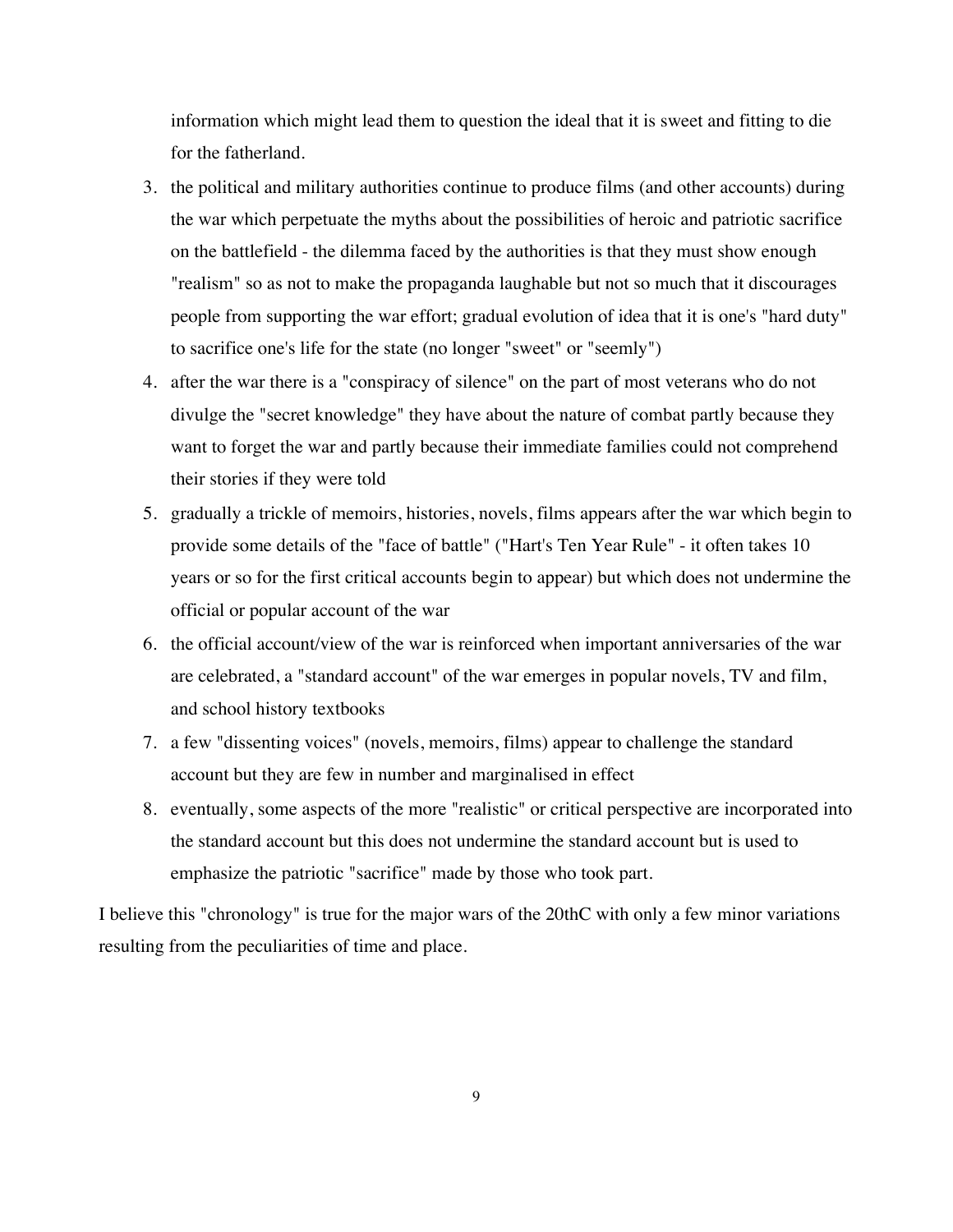## **III. WAR, PATRIOTISM AND MODERN NATION STATE**

#### **A. The Origin of the Idea of "Pro patria mori"**

The origins of this sentiment lie deep within Western classical culture8, having perhaps its "classical" formulation in one of the *Odes* of Horace (Book Three, no. 2) where the following phrase appears:

#### **Dulce et decorum est pro patria mori**

There are various translations which could be given for this phrase. One I like is "How sweet and fitting it is to die for the fatherland" or "the glorious and the decent way of dying is for one's country". The translator of the Penguin edition of Horace's *Odes* translates the stanza as follows:

**The glorious and the decent way of dying Is for one's country. Run, and death will seize You no less surely. The young coward, flying, Gets his quietus in the back and knees.9**

Jonathan Swift translated the same verse in the early 18th century giving it a religious twist and dedicating it "To the Earl of Oxford":

**How blest is he, who for his Country dies; Since Death pursues the Coward as he flies. The Youth, in vain, would fly from Fate's Attack, With trembling Knees, and Terror at his Back; Though Fear should lend him Pinions like the Wind, Yet swifter Fate will seize him from behind.10**

<sup>&</sup>lt;sup>8</sup> Ernst Kantorowicz has explored the significance of this idea in medieval political thought in a number of works. Its political and cultural impact in the modern period still requires exploration. See Ernst H. Kantorowicz, "*Pro patria mori* in Medieval Political Thought," *American Historical Review*, October 1950, vol. LVI, no. 1, pp. 472-92 and *The King's Two Bodies: A Study in Medieval Political Thought* (1957) (Princeton University Press, 1981), "Pro patria mori" pp. 232-72; also Gaines Post, "Two Notes on Nationalism in the Middle Ages," *Traditio: Studies in Ancient and Medieval History, Thought and Religion* (New York: Fordham University Press, 1953), pp. 281-320.

<sup>9</sup> See *The Odes of Horace*, trans. James Michie (1964) (Harmondsworth: Penguin, 1973), p. 141.

<sup>10</sup> *The Faber Book of War Poetry*, p. 1.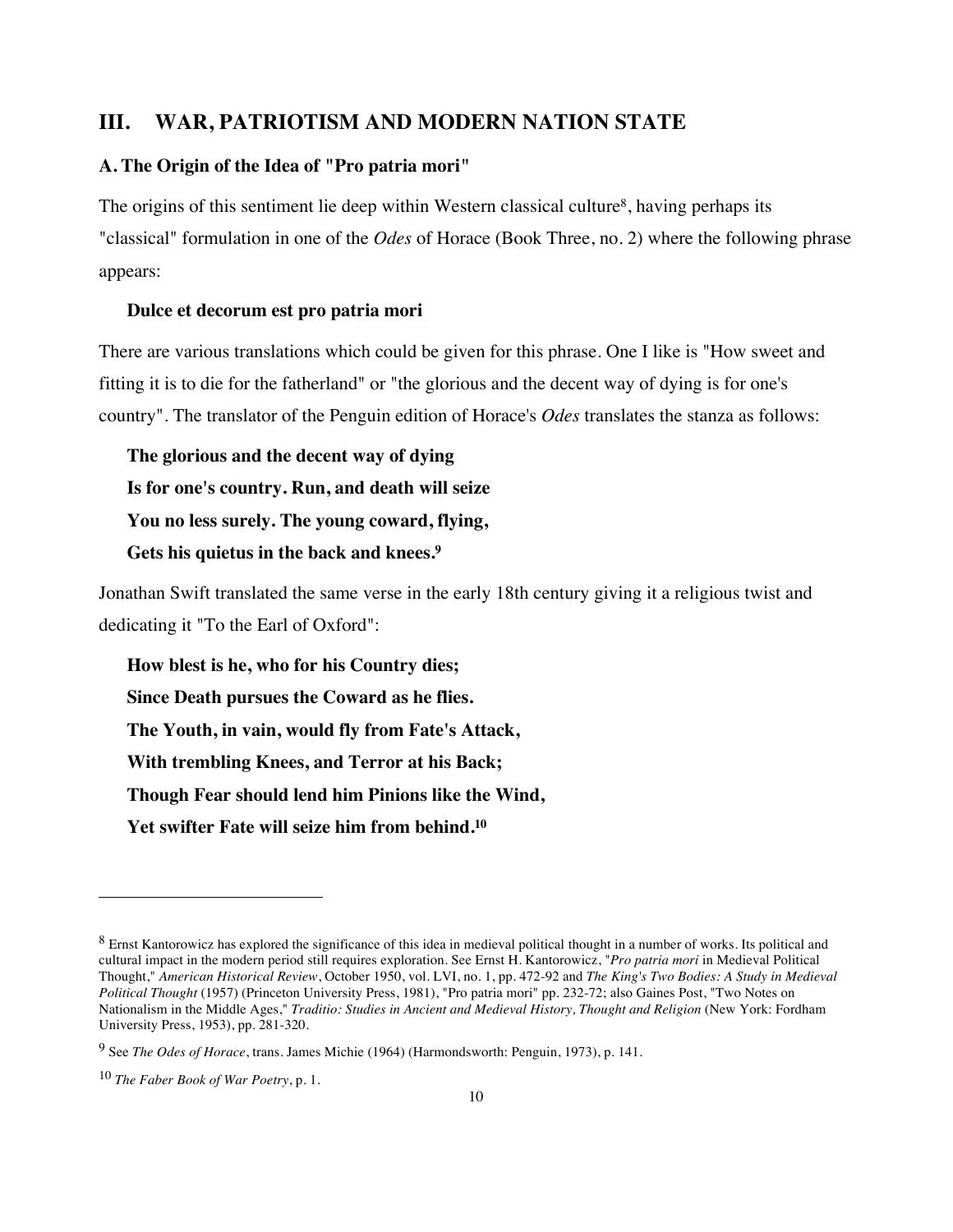It can't be said that the author, Horace, penned this sentiment of noble patriotic death without having had any personal experience of war. In fact, he had fought for Brutus on the losing side in the Battle of Philippi 42 BC which was one of the Civil Wars which broke out after the assassination of Julius Caesar. A satirist of his calibre might be suspected of writing this "tongue in cheek" but it seems not to be the case. He actually meant what he said and his assertion of the nobility of dying for the "patria" has been in Kenneth Baker's words, "chiselled into innumerable war memorials and paraphrased by leaders throughout history, both to encourage men to make the supreme sacrifice and to console the bereaved."11 I would add that in the 20th century this same sentiment has been etched into the celluloid of innumerable patriotic films.

It is my contention that the modern nation state adapted this classical notion of military obligation and sacrifice to the needs of "nation building" in the late 19th and early 20 centuries. The Latinreading educated elites were able to absorb Horatian ideas of patriotic sacrifice directly from the Latin original. In the First World War many educated middle class French, German and British soldiers went to the trenches of the Western Front ready to act on this sentiment of "sweet and fitting" death for the fatherland.

#### **B. Militaristic Patriotism in England before WW1**

The centrality of Greece and Rome in secondary and higher education in the 19thC is well known. What is less well known is how Roman ideas of war, empire, manliness and heroism were transmitted to several generations of young men, many of whom were to fight in WW1 attempting to emulate the classical ideal of patriotism which they had learnt at school. Norman Vance notes how readily statesmen and intellectuals seized upon certain lines of Horace:

**It was inevitable that patriots and politicians and the designers of war memorials would recall that Horace had observed that it was sweet and seemly to die for one's country ('Dulce et decorum est pro patria mori',** *Odes* **3.2.13). In the long peace between Waterloo and the Crimean War, Britons had few opportunities to do so, but that did** 

<sup>11</sup> *The Faber Book of War Poetry*, ed. Kenneth Baker (London: Faber and Faber, 1997).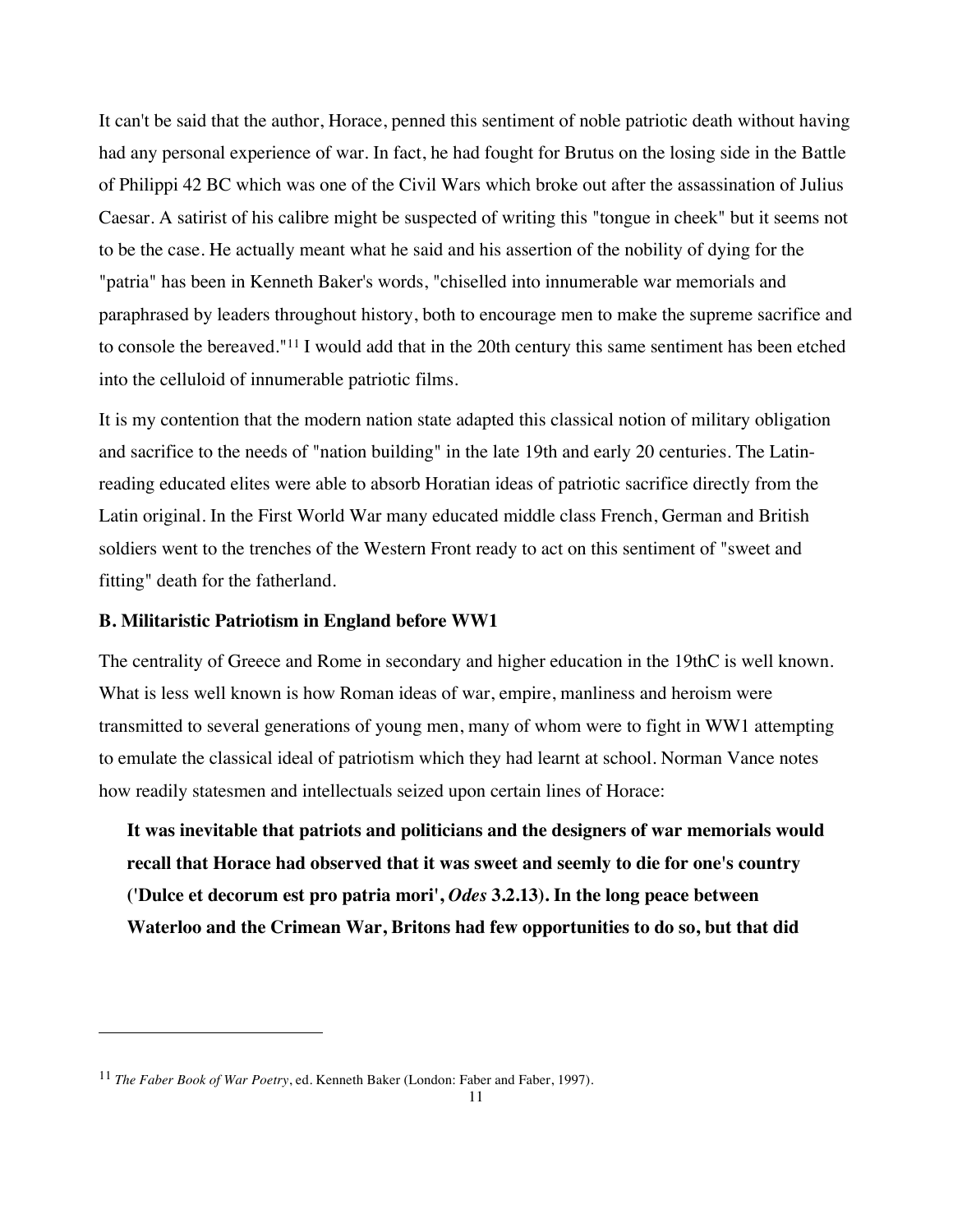# **not deter them from recommending patriotic death to people of other nations... Byron set the tone by dying for Greece at Missolonghi**. 12

Julia Haig Gaisser has explored the use of "the Imperial Horace" by public school teachers and translators of and commentators on Horace for cheap schoolbook editions to "beat Horace into the minds and hearts of young Britons" in Victorian and Edwardian Britain.13 Rudyard Kipling's stories of schoolboys like Chalky, or moral tales like "Regulus" (1908-11), spread the Horatian ideal to a popular audience outside the gates of the elite public schools. One widely used translator and commentator for schoolboys was Arthur Macleane whose edition of Horace first appeared in 1853 and went through 4 editions and many reprintings over the next quarter century.14 Macleane, for example, summarised the manly sentiments of the Second Ode as:

**Contentment is to be learned in arms and danger. To die for our country is glorious, and death pursues the coward. Virtue is superior to popular favour or rejection, and opens the ways to the skies, and rises above the dull atmosphere of this world. Good faith too has its reward, and I would not be the companion of the man who neglects it, lest I share his sure reward**. 15

The assistant master of Charterhouse School from 1876-1910, T.E. Page (whom Gaisser describes as "one of the most important and influential teachers of his day" whose text was "the text of choice in most schools") glossed another Horatian Ode as:

**Let the boy, who means to be a man, lead a simple and hardy life as the best training for a soldier's career; in the field let the foeman fear him, and let his courage be inspired by the thought that death is glorious indeed when encountered in his country's cause: the true man is independent of the honours the mob can give or withhold, he treads a path of his own, heaven and immortality are his reward, for rewarded his** 

<sup>12</sup> Norman Vance, *The Victorians and Ancient Rome* (Oxford: Blackwell, 1997), p. 190.

<sup>13</sup> Julia Haig Gaisser, "The Roman Odes at School: The Rise of the Imperial Horace," *Classical World* (1994), vol. 87, no. 5, pp. 443- 56.

<sup>14</sup> Gaisser, p. 445.

<sup>15</sup> Gaisser, p. 453.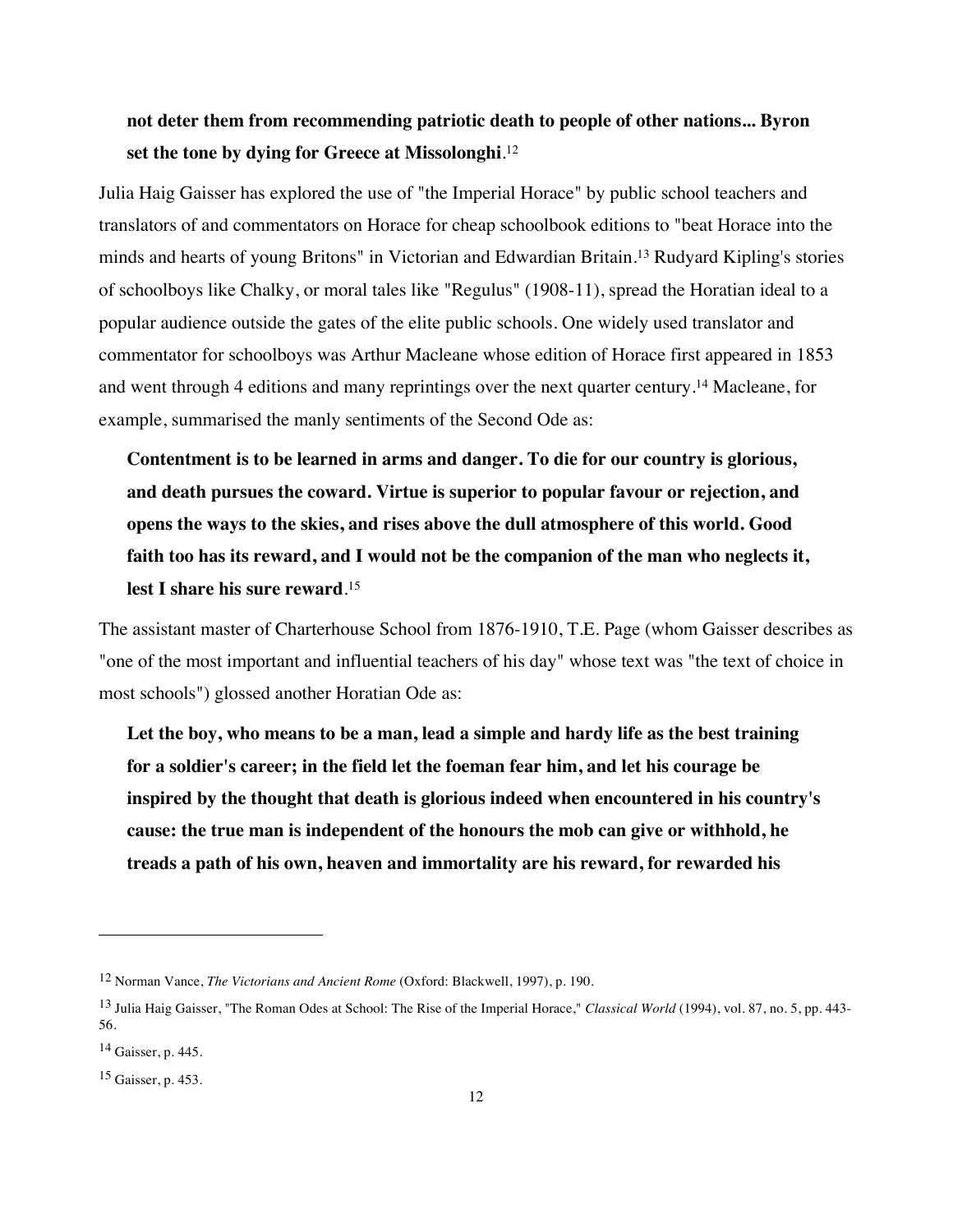# **uprightness and true reverence shall surely be, as certainly as profanity and guilt shall be punished.16**

A third example of the militaristic patriotism taught to schoolboys on the eve of WW1 comes from William Medly who strangely enough taught at a Friends School in Leeds from 1870-1908 and whose commentary on Horace was published by Oxford University Press in 1910 with the following selection of lines:

**But reverting to Horace, we see next this stripling, now grown to hardy manhood.... He loves to dwell** *sub divo* **[3.2.5], out in the open beneath the unsheltered skies. Like the bronzed veteran on the south African veldt he scorns the cover of tent or fortress. Out in all weathers, exposed to sun and wind and lashing storm, there let him with a fierce delight live out his life...**

**In the fourth stanza the crown of gallantry, reserved for this citizen-soldier of Rome, is won... pro patria mori! [3.2.13] this is no death; rather it is the very crown of life - life made perfect... Death awaits us all. This thought is ever on the poet's lips. But here death is a prize; a prize which falls to few...17**

## **C. Critics of PPM - Wilfred Owen "The Old Lie" (1917)**

Perhaps the most famous example of the angry rejection of what Gaisser calls "the clash of the ideal of exalted patriotism and noble death in battle with the realities of World War I" is Wilfred Owen's poem "The Gas Attack" or "Dulce et Decorum Est" written in October 1917.18 The first 3 stanzas describe a gas attack and the haunting image of a comrade without a gas mask dying before his very eyes. Then comes the final long stanza with his angry denunciation of "the old Lie":

**If in some smothering dreams you too could pace Behind the wagon we flung him in,**

<sup>16</sup> Gaisser, p. 453.

<sup>17</sup> Gaisser, p. 454.

<sup>18</sup> Gaisser, p. 455.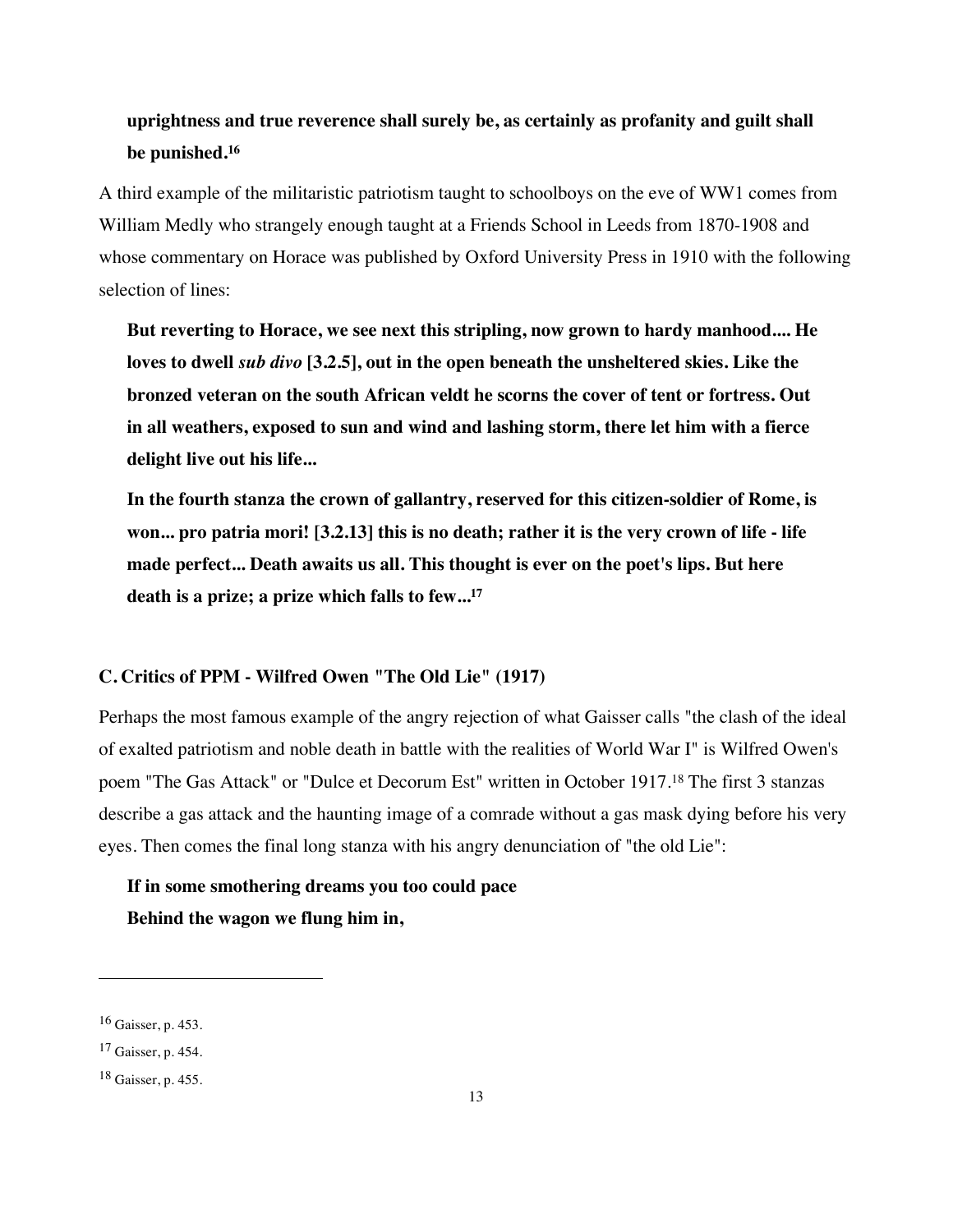**And watch the white eyes writhing in his face, His hanging face, like a devil's sick of sin; If you could hear, at every jolt, the blood Come gargling from the froth-corrupted lungs, Obscene as cancer, bitter as the cud Of vile, incurable sores on innocent tongues, - My friend, you would not tell with such high zest To children ardent for some desperate glory, The old Lie: Dulce et decorum est Pro patria mori**. 19

Owen translates Horace's patriotic phrase in a letter to Susan Owen, 16 October 1917 as "The famous Latin tag means of course It is sweet and meet to die for one's country. Sweet! And decorous..."20

#### **D. Critics of PPM - Bertold Brecht (1916)**

Gaisser quotes a passage from an essay by Brecht criticizing the school's use of Horace as propaganda and describing Horace as "the Emperor's fat court jester". The essay was written in 1916 when Brecht was 17 and still at high school and nearly led to his expulsion from the Gymnasium. He wrote:

**It is always hard to depart from life...Only the empty-headed can push folly to the point of speaking of an easy leap through the dark door, and this only as long as they believe themselves far from the last hour. But once the Bone Man comes to themselves, then they take their shield on their back and run away, like the Emperor's fat court jester who devised this saying.21**

<sup>19</sup> *The Poems of Wilfred Owen*, ed. Jon Stallworthy (1985) (London: The Hogarth Press, 1988), p. 117.

<sup>20</sup> Wilfred Owen, *Selected Letters*, ed. John Bell (Oxford University Press, 1985), p. 283. See also Jon Stallworthy, *Wilfred Owen: A Biography* (Oxford University Press, 1977), p. 228.

 $21$  Gaisser, p. 456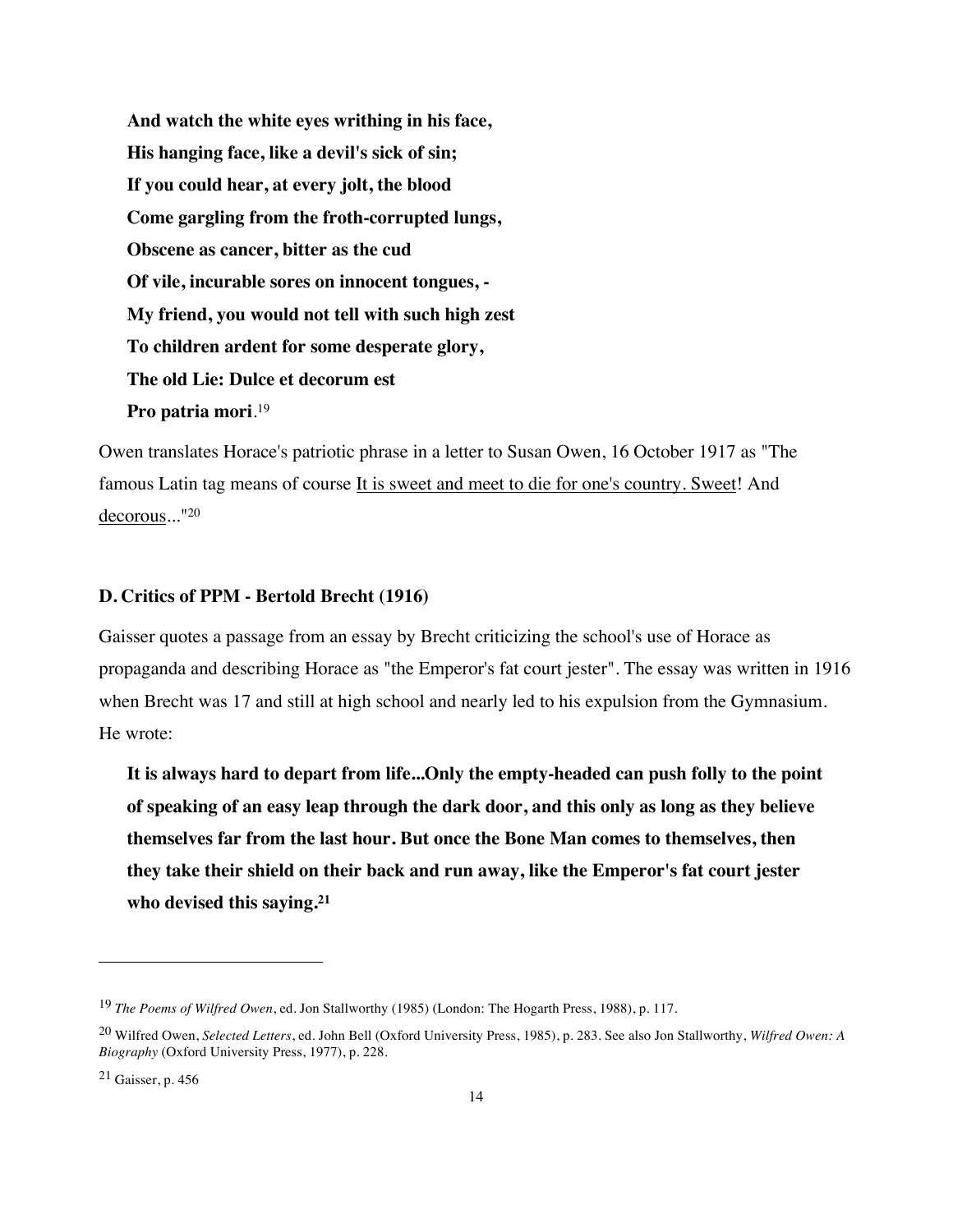#### **E. Sacrificing One's Life for the State - Fatherland/Motherland**

The political philosopher Jean Bethke Elshtain has concluded from her analysis of "war stories" taken from literature and political thought (Plutarch, Rousseau, Hegel), that "one incessant and insistent theme" emerges, namely the theme of sacrifice, typified by the following sentiment expressed by Nathan Hale who died at the hands of the British during the American Revolution - "I only regret that I have but one life to give for my country." But, whereas the traditional formulation of sacrificing one's life for the state in time of war was to a "patria" or fatherland, Elshtain notes an 18th and 19thC "femininization" of the state which demands the sacrifice of her sons:

# **The young man goes to war not so much to kill as to die, to forfeit his particular body for that of the larger body, the body politic, a body most often presented and represented as feminine; a mother country bound by citizens speaking the mother tongue.22**

She also notes that "the sovereign may bear a masculinized face, but the nation itself is feminized, a mother, a sweetheart, a lover" and that the sacrifice demanded of the nation's "sons" is nothing less than that which one's own "birth mother" might demand if she were threatened by attack.23

A key question which this paper wishes to ask is one also posed by Elshtain, namely how the state was able to forge an ethic of sacrifice on the part of its male citizens to give their lives for the state in wartime:

**... how did it come about that war for the king, then for country, then for more abstract ideals and demands for the 'imagined community', got intermingled and served to frame the horizon within which the will-to-sacrifice was, and is, ongoingly forged? Max Weber writes of the 'consecrated meaning' of death for the warrior, the conviction that his death alone provides the needed support for the 'autonomous dignity of the polity** 

<sup>22</sup> Jean Bethke Elshtain, "Sovereignty, Identity, Sacrifice," in *Reimagining the Nation*, ed. Marjorie Ringrose and Adam J. Lerner (Buckingham: Open University Press, 1993), pp. 159-75. Quote from p. 160. See also her *Women and War* (Brighton: The Harvester Press, 1987).

<sup>23</sup> Elshtain, "Sovereignty, Identity, Sacrifice," p. 169.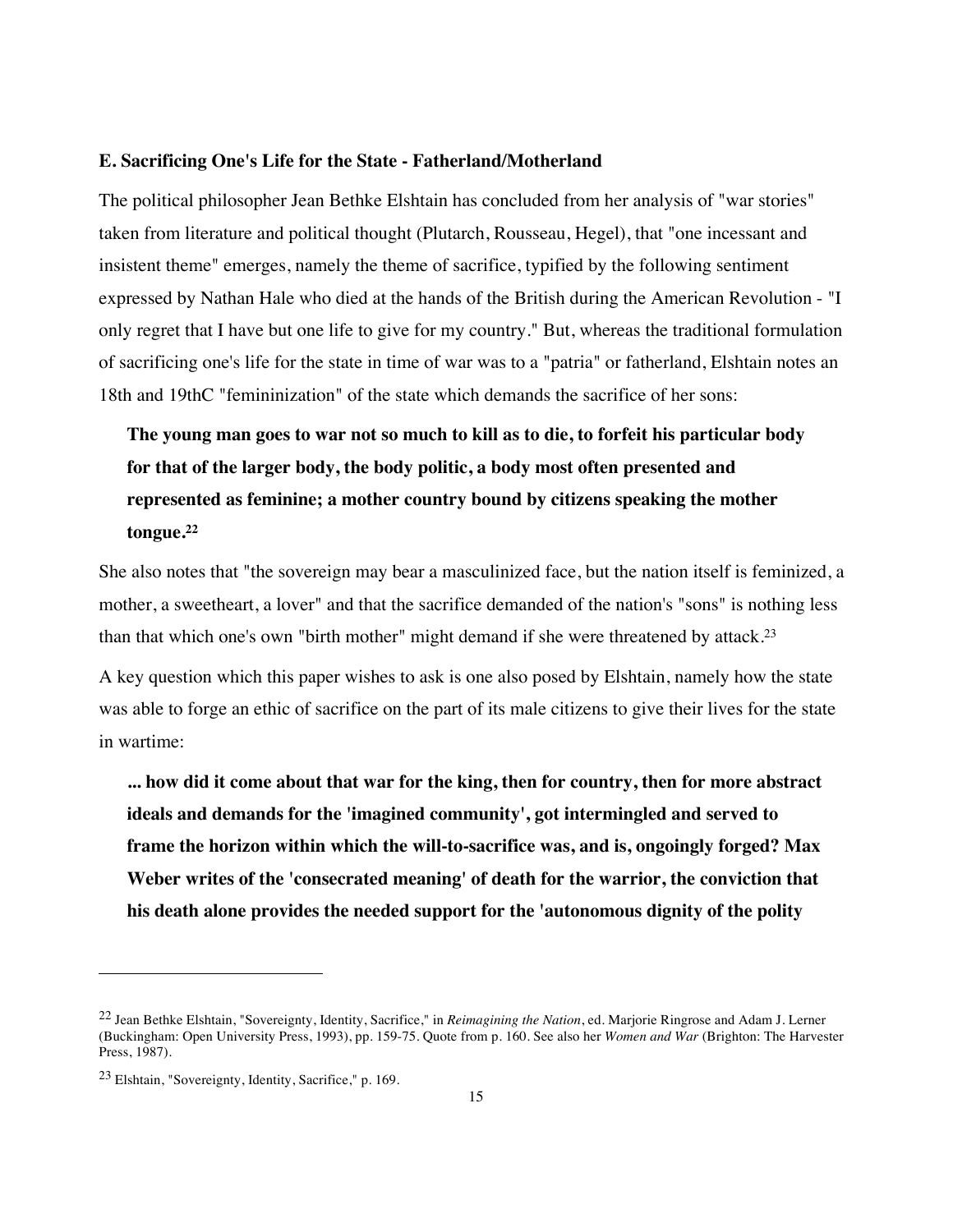**resting on force'. Only a preparedness to forfeit one's own life rounds out, or instantiates in all its fullness, devotion to the political community, and only such devotion affords any dignity to a politics that would otherwise turn on brute force. Although a state cannot survive if it attempts to embody a universalistic ethic of** *caritas*  **(the expression used by Kantorowicz to describe the Christian "love" which led medieval soldiers to sacrifice their lives defending the patria - DMH), without some such ethic, coercion alone reigns; hence the importance of the 'consecrated meaning' of the warriors death.24**

But where her "war stories" are limited to literature, memoirs and political thought, my "war stories" also include the stories of war told in the medium of film. Before the 20thC ushered in film as the most important mass media, the "war stories" which cultivated the patriotic will-to-sacrifice were, as Elshtain argues, sourced in print or oral culture. I would argue that these same "war stories" were quickly taken up by film as a potent means of achieving the same end - namely a willingness to die "decorously" for the fatherland.

#### **F. The Myth and Reality of PPM - "the glorious and decent death is for the Fatherland"**

Another stream of patriotic thinking which existed alongside the liberal republican tradition in the 19thC was the aristocratic Roman idea of the "glorious and decent" death for the Fatherland - best expressed in the Horatian Ode "dulce et decorum est pro patria mori". Elites in France, the German states, and England who got a classical education based upon reading the histories and speeches of well-bred Roman aristocratic soldiers readily accepted this political and moral view that it was the duty of the true citizen/subject to give his life for the Emperor, King, and even the Republic, in battle. We in the late 20thC, having had our culture de-romanised by the collapse in classics education in the high schools, might find this notion a bit hard to accept. Modern war with its high explosives, flame throwers and machine guns, has made such sentiments about the "sweetness" of death sound too hollow to be accepted. Yet it remained a powerful sentiment in the late 19thC in literature, history, and the new textbooks for the compulsory state schools which were established in

<sup>24</sup> Elshtain, "Sovereignty, Identity, Sacrifice," p. 166.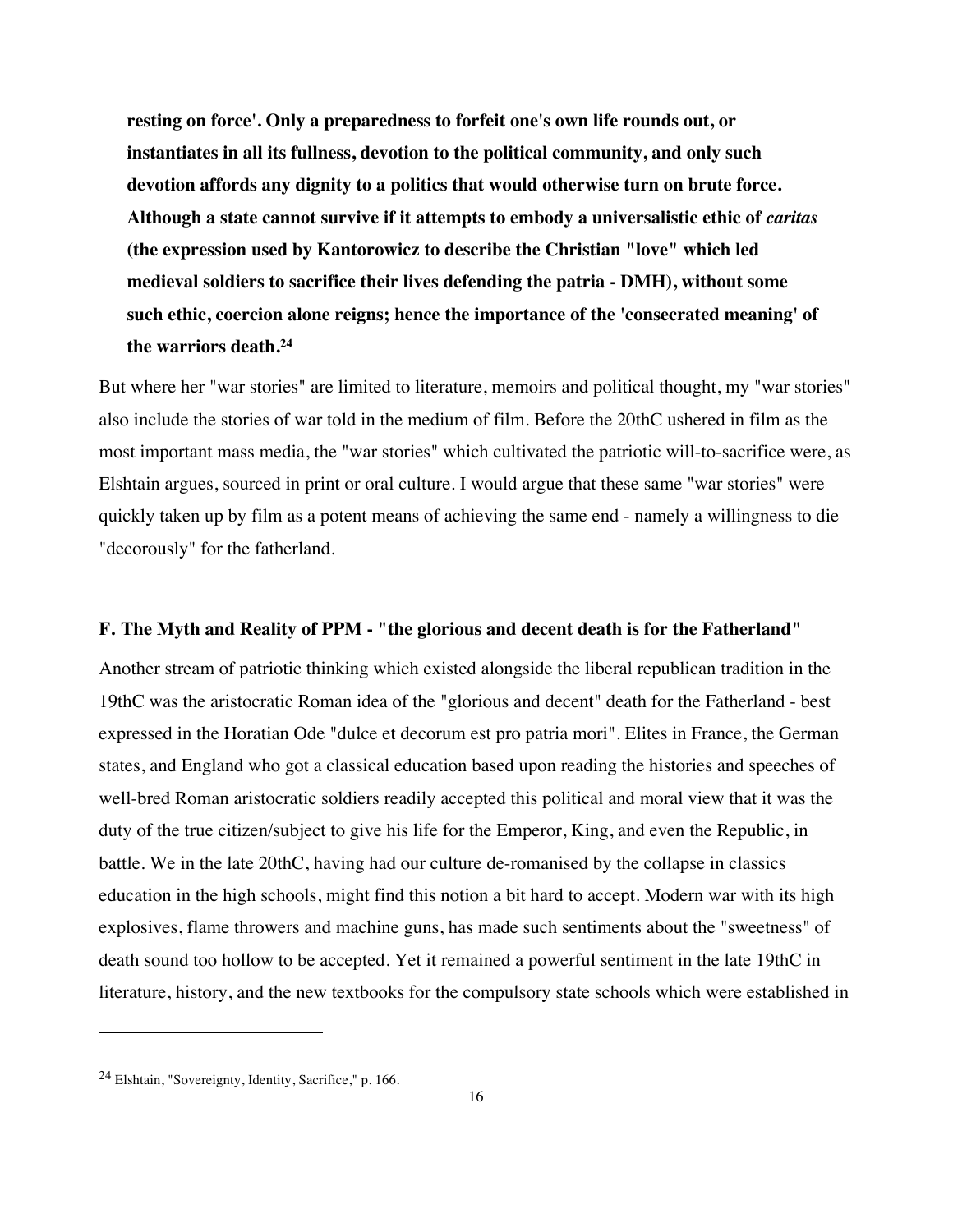the last third of the 19thC. I believe this idea of the "glorious and decent death for the fatherland" was still a potent ideal which attracted many young German men to the Nazis in the 1930s - a kind of literary heroic counterpart to the monumental classicism of the public architecture the Nazis erected in Berlin, Nuremberg and Bayreuth. I would go further and argue that this Roman notion of heroic death has been taken up in the 20thC by the cinema as visual imagery has gradually replaced oral or written imagery of the heroic and patriotic warrior.

What does the classical poetic (and now filmic) ideal patriotic death consist of? First of all, there is the heroic death itself, the noble death "for" the fatherland. It is usually not clear that the word "for" means "in defense of" (in the sense Richard Price meant in 1789) but more likely "when called upon" to do so, unquestioningly, by the political "pater" (for King, Emperor, other Head of State, or in Victorian and Edwardian Britain for the trinity of "God, King and Country"). The sacrifice one is called upon to make lies on a sliding scale from, at the bottom, the sacrifice of time and job and absence from family and friends, to paying taxes and having fewer consumer items to buy as the "war economy" consumes all resources, to facing the risk of physical injury and even death in battle.

In the poetry,<sup>25</sup> stories, histories of heroic sacrifice for the fatherland there is very little mention of the risk of serious physical injury. There is death of course, the clean neat death of a hero falling on the battle field clutching the company flag (like Errol Flynn as Custer in "The Died With Their Boots On" (1942) - 3.5 minute excerpt from film at 2.08), but not maiming (losing arms or legs or eyes or being gassed) and not traumatic violent death (being blown to bloody lumps of flesh, or being run over repeatedly by tanks in a muddy field). The first example of this kind of bloodless heroic death which comes to mind is the death of Sgt Stryker (John Wayne) in "The Sands of Iwo Jima" (1949) whose death shocks the unsuspecting audience but whose manner of dying is in the classical heroic tradition. A Japanese sniper fires at Stryker killing him instantly and leaving only a small slightly blood-soaked hole in his shirt. In the same film we see American soldiers using flame throwers to "flush" Japanese soldiers from their bunkers. We do not see burning bodies writhing in

<sup>25</sup> See the theme of "Patriotism" in *Poetry Themes: A Bibliographical Index to Subject Anthologies and Related Criticism in the English language, 1875-1975*, compiled by Peter Marcan (London: Clive Bingley, ?), pp. 173-76. There are two anthologies which include Horace's phrase in their titles: one published at the start of the new century, *Pro patria et regina: Being Poems from Nineteenth Century Writers in Great Britain and America, issued in Aid of Her Majesty Queen Alexandra's Fund for Soldiers and Sailors*, ed. William Angus Knight (Glasgow: Maclehose, 1901), and one published during WW1, *Pro patria: A Book of Patriotic Verse*, ed. Wilfrid J. Halliday (London: Dent, 1915).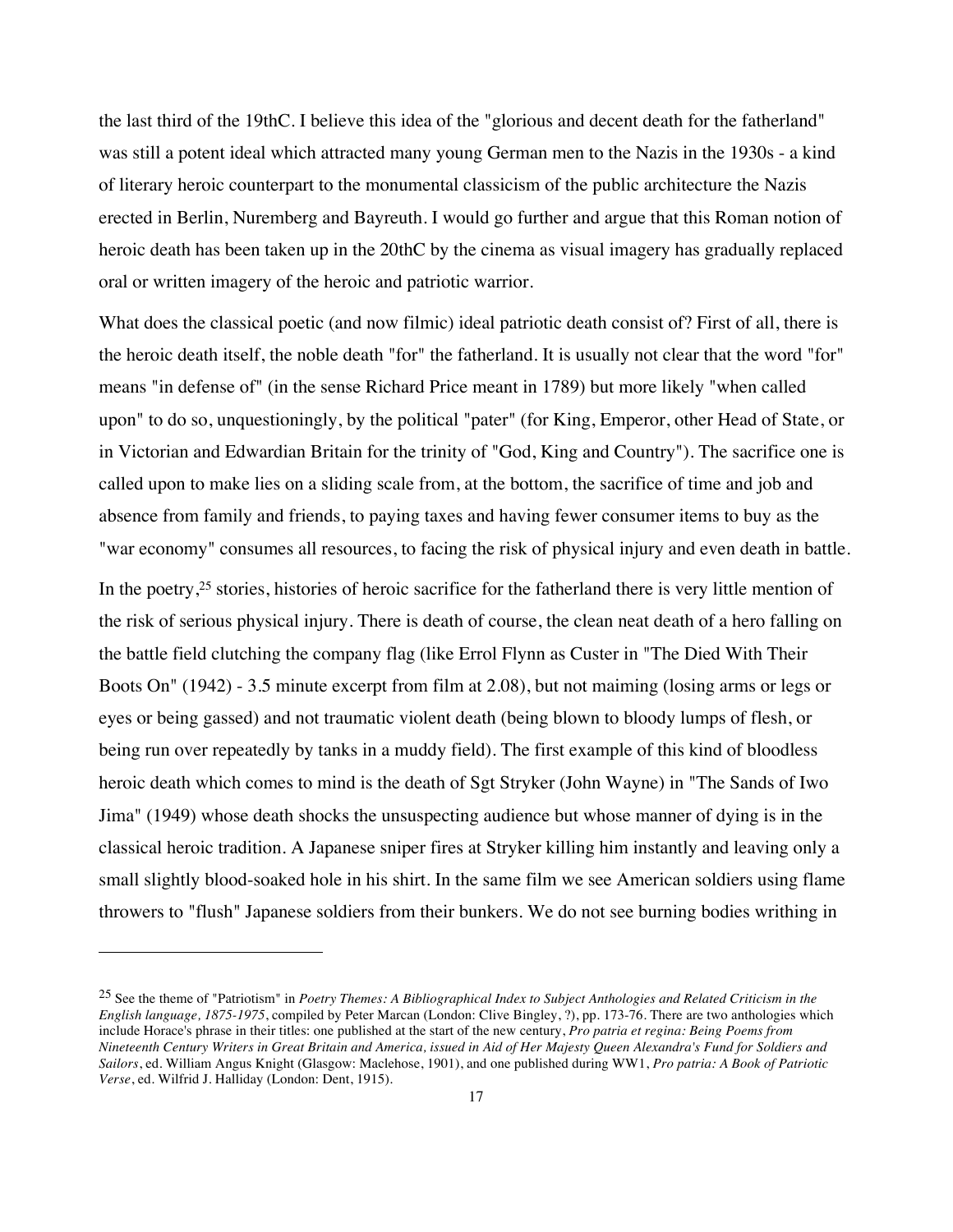pain, nor do we see the charred and contorted corpses even of the race enemy. The sequences are in fact taken from US Army documentaries of actual combat and were used repeatedly afterwards to give Hollywood combat films some verisimilitude. (Excerpts from film at 1.34 "Our Hearts were young and Gay"; Japanese sniper at 1.45; flag raising at 1.50)

The medical consequences of modern war have been known for some time and have been usefully summarised by John Laffin.<sup>26</sup> Laffin's purpose is to oppose the real "glory of the bravery of soldiers, sailors and airmen" with the falsely named "glorious dead" and "gallant wounded".27 The literate doctors who accompanied Napoleon, or Grant, or Haig, or Patton into the field of battle have left personal memoirs or have contributed to official "Medical Histories" which relate the grim truth of what the modern machinery of war can do to a human body. We also have the accounts of many war veterans (beginning with the better educated soldiers who served on both sides of the American Civil War and continuing up to the Vietnam War) who occasionally let slip some incident or fact which contradicts the poetic ideal of the heroic death. We also have the rare account by a civilian eyewitness or researcher who dares show the "medical reality" of war (Zola, Dunant).

Historians too have known since the beginning of the century that technology and the potent political and economic forces unleashed by "total war" have made possible new and more efficient ways of killing and dying. There is, to mention only a few possible examples, the random killing of artillery in WW1 (the major killer and cause of injury to soldiers on all sides), the mass killing and maiming made possible by poison gas, the area bombing and later fire bombing of cities in WW2 (Berlin, Dresden, Tokyo), the industrialised killing of the Holocaust against the Jews and other "enemies of the Reich" in WW2, the dropping of the atomic bombs on Hiroshima and Nagasaki.

All these new ways of killing and dying for the fatherland contradict the traditional "myth" of "sweet and fitting" death for the fatherland, yet the power of the myth continues only slightly abated in the second half of the 20thC. The question the historian must ask is why does the myth of glorious death survive in spite of all the evidence to the contrary? what is its power over the mind of the reader, the film goer, the TV and video watcher? Laffin introduces his history of military doctors and nurses

<sup>26</sup> See the historical survey by John Laffin, *Surgeons in the Field* (London: J.M. Dent and Sons, 1970).

<sup>27</sup> Laffin, *Surgeons in the Field,* pp. 2-3.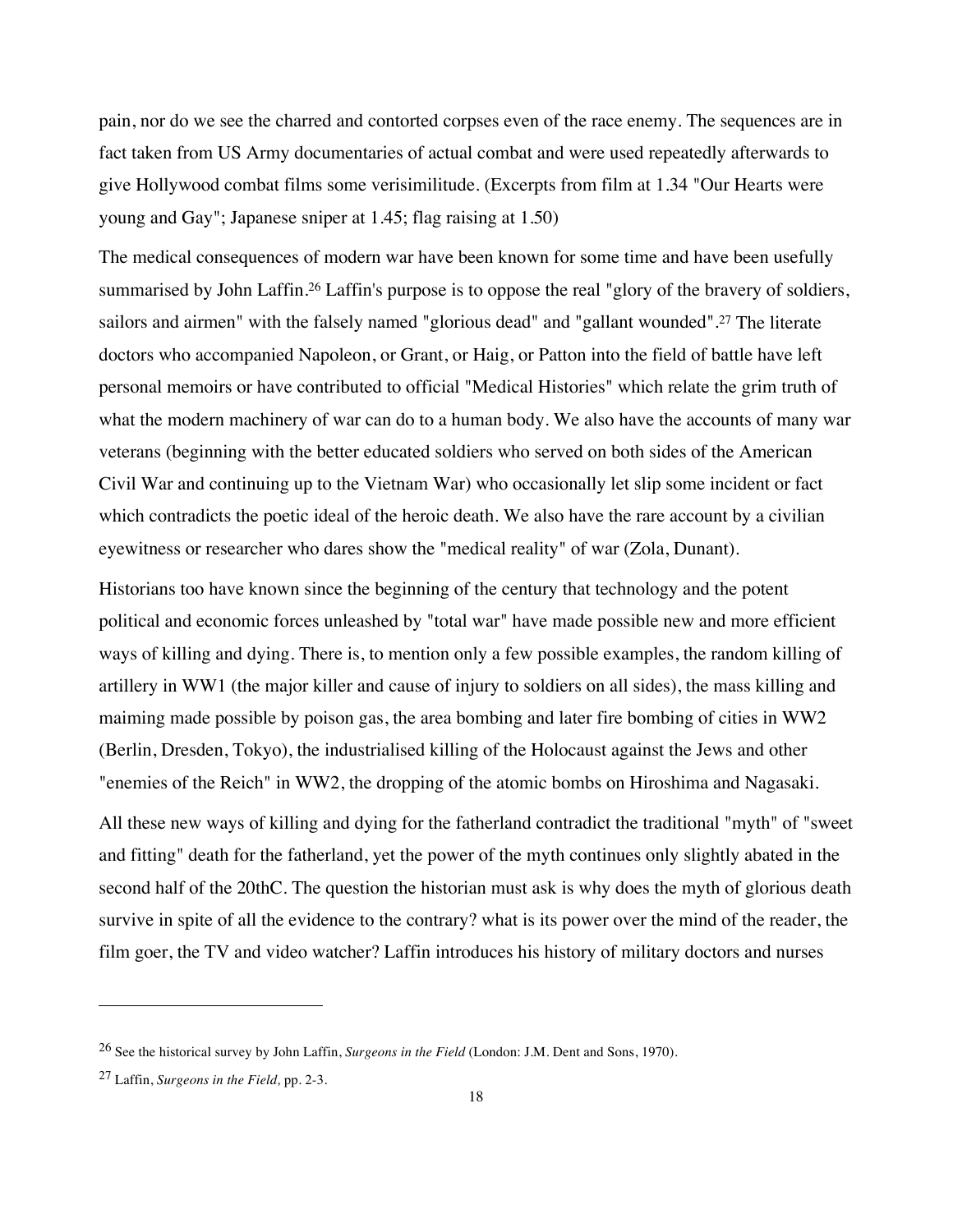with a statement of the obvious, that there is nothing "glorious" in death on a battlefield, yet the myth still holds sway in popular imagination and official war commemoration days:

**Another conveniently glossy phrase, much used by some politicians, poets, preachers and pressmen is 'our glorious dead' followed by 'our gallant wounded'. Two of the great clichaic-platitudes of war literature and war propaganda (and I would add war films - DMH), they have survived thousands of years of battlefield carnage, and in nearly all cases the users have never seen any glorious dead and rarely any gallant wounded. A special mentality is required to** *see* **the human wreckage of a battlefield and** *then* **to refer to it as glorious dead. No mentality at all is required to mouth the phrase if one has never been near a military action...**

**Dying on a battlefield - which is often not a field at all but a ditch or a patch of mud - is very unpleasant; being badly wounded but managing to survive for a long time until help arrives can be even more unpleasant; being patched up in hospital can be protracted and painful. And so many servicemen are not even granted the luxury of death of the battlefield at the hands of the enemy - the 'perfect soldier's death' - they die of typhoid or cholera or malaria or scrub typhus or dysentery or scurvy or frostbite or one of the many afflictions which have cursed generations of soldiers. It is rather disconcerting to note how few balladists or poets (or filmmakers - DMH) have sung the praises of heroes who had died of illness far away from home. Perhaps they have seen nothing heroic in such a death. It is, in truth, rather a shabby death and an aesthetically unsatisfying one for a soldier. Yet many more soldiers throughout history have died of illness rather than of wounds and in the cold ignominy of bed and not in the heat of battle.28**

Very few of these snippets of gruesome reality have made it onto the silver screen of the cinema. Public taste, government and military censorship and the power of the heroic tradition prevent it from happening. The current flurry of discussion on H-War and H-Film about the "realism" of Spielberg's "Saving Private Ryan" suggests that the myth persists and is only occasionally

<sup>28</sup> Laffin, *Surgeons in the Field,* pp. 2-3.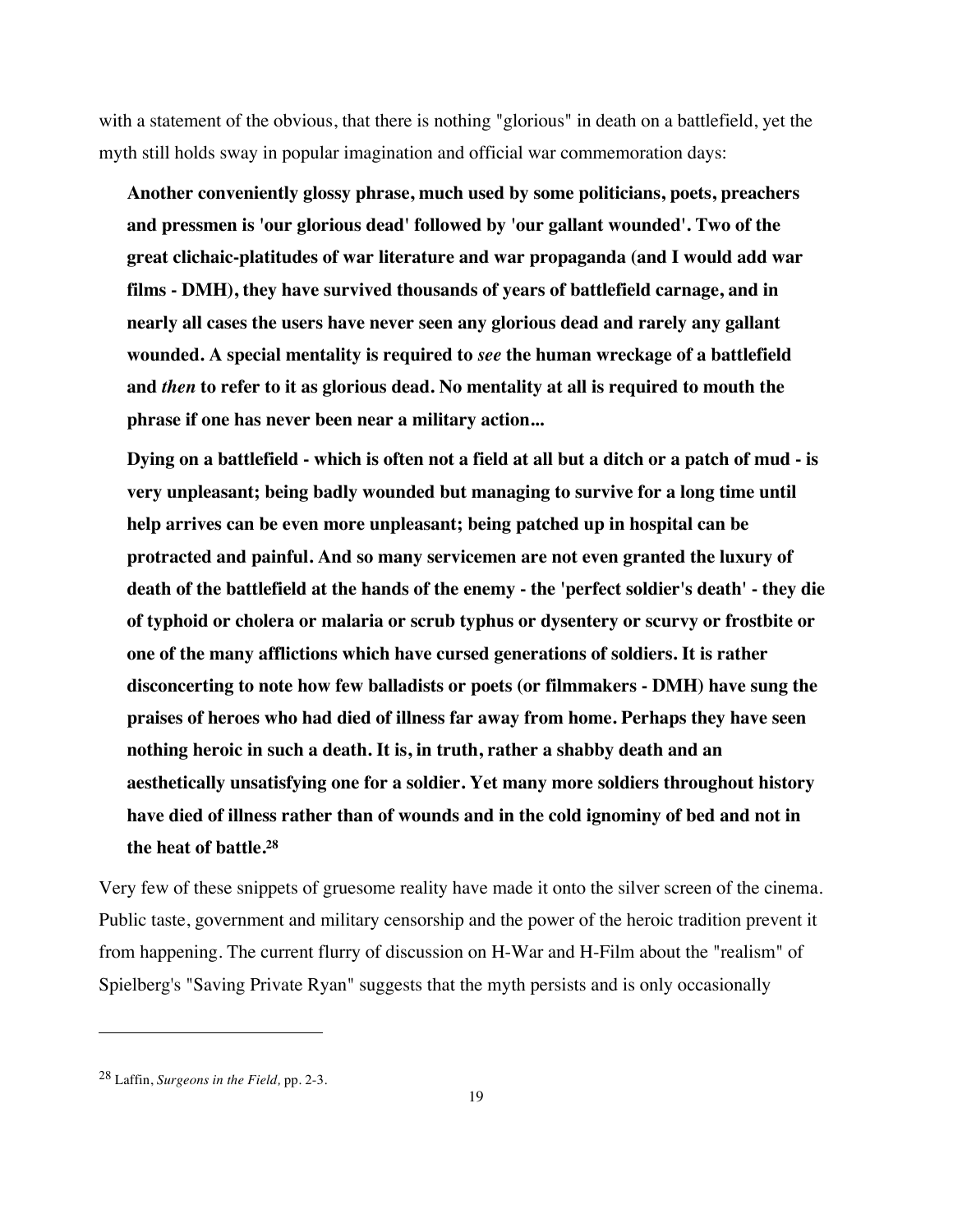challenged, though never overthrown. For all the special effects Spielberg has at his command I still think the 1930 version of "All Quiet on the Western Front" gets closest to the heart of what modern war is like, what it does to human beings and how wrong the Roman ideal of "sweet and fitting death for the fatherland" is. The specific scenes in Milestone's film are the following:

- the scene in the classroom when the teacher Kantorek extols the virtue of dying for the fatherland - excerpt at 0.05-0.10; Kantorek quotes Horace at 0.07.30
- the scenes scattered throughout the film showing the effects of machine gun fire, artillery fire, hand-to-hand combat
- the shocking scene of the amputated hands clinging to the barbed wire
- the discussion between 2 soldiers in the dug out over the pros and cons of head vs stomach wounds
- the fear of amputation

 $\overline{a}$ 

• and the scene where Bäumer returns to the classroom on leave and explicitly denounces the Horatian ideal - excerpt at 1.54-1.58

I challenge any modern film to come close to equalling Milestone's achievement in contradicting the myth of PPM.

#### **G.The Patriotism of the Ordinary Soldier in Combat**

One of the doyens of post-WW2 military history Peter Paret reminds us of the importance of patriotism as a sentiment held "in the minds of ordinary men and women" and the need to put aside sometimes the idea of patriotism as defined "by political theorists and propagandists".29 This is particularly true when one examines the patriotism of the ordinary foot soldier who fought in the major wars of the 20thC. One of the great contributions of the "New Military History" is the body of published material which explores the behaviour, thoughts and experiences of ordinary soldiers based upon oral history and the examination of soldiers' letters, trench newspapers and memoirs. It

<sup>29</sup> Peter Paret, "Nationalism and the Sense of Military Obligation" (1970) in *Understanding War: Essays on Clausewitz and the History of Military Power* (Princeton University Press, 1992), pp. 39-52.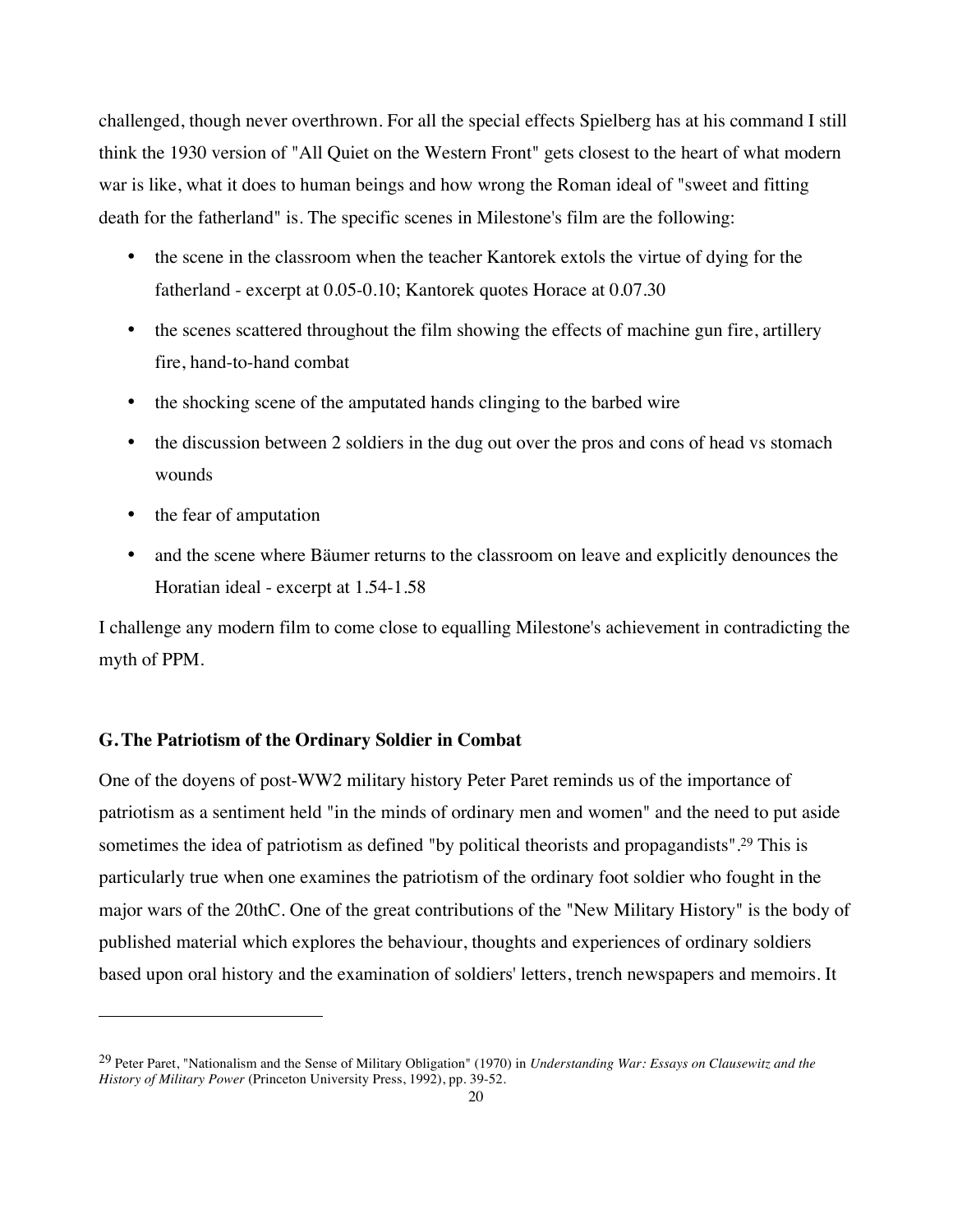is instructive to compare these "everyday" attitudes about serving the needs of the state/fatherland and the official view propagated in government newspapers, school textbooks, film, etc. Their studies concern the soldiers of 20thC conflicts, whose general level of literacy made it possible for them to communicate their thoughts to friends and families in letters and to each other in "trench newspapers". Another factor which makes this new type of military history possible is the military and political bureaucracy which collected, censored and delivered the letters written by ordinary soldiers to the families at home. This type of history, however much historians might wish to have it, is impossible to write about wars before the 20thC (with the possible exception of the American Civil War). The literature ranges from general surveys which cover several 20thC conflicts (Hugh McManners, Richard Holmes, and Samuel Hynes),<sup>30</sup> to more detailed histories of particular wars including:

- French soldiers in WW1 Stéphane Audoin-Rouzeau and Antoine Prost<sup>31</sup>
- British and Australian soldiers in WW1 Bill Gammage, Denis Winter and J.G. Fuller<sup>32</sup>
- American soldiers in WW2 John Ellis<sup>33</sup>

 $\overline{a}$ 

- German soldiers on the Eastern Front in WW2 Omer Bartov and Stephen Fritz<sup>34</sup>
- American soldiers in Vietnam Mark Baker and Al Santoli<sup>35</sup>

A common conclusion many of these historians have drawn is that soldiers often enlist out of a strong feeling patriotism. They sincerely believe in the classical ideal of the heroic, glorious death

<sup>30</sup> Hugh McManners, *The Scars of War* (1993) (London: HarperCollins, 1994); Richard Holmes, *Firing Line* (1985) (Harmondsworth: Penguin, 1987); and Samuel Hynes, *The Soldiers' Tale: Bearing Witness to Modern War* (1997) (New York: Penguin, 1998).

<sup>31</sup> Stéphane Audoin-Rouzeau, *Men at War 1914-1918: National Sentiment and Trench Journalism in France during the First World War* (Oxford: Berg, 1992); and Antoine Prost, *In the Wake of War: 'Les Anciens Combattants' and French Society* (Oxford: Berg, 1992).

<sup>32</sup> Bill Gammage, *The Broken Years: Australian Soldiers and the Great War* (1974) (Penguin); Denis Winter, *Death's Men: Soldiers of the Great War* (1978) (Harmondsworth: Penguin, 1988); J.G. Fuller, *Troop Morale and Popular Culture in the British and Dominion Armies 1914-1918* (Oxford: Clarendon Press, 1990).

<sup>33</sup> John Ellis, *World War II: The Sharp End* (1980) (London: Windrow and Greene, 1990).

<sup>34</sup> Stephen G. Fritz, *Frontsoldaten: The German Soldier in World War II* (Lexington: The University Press of Kentucky, 1995); Omer Bartov, *Hitler's Army: Soldiers, Nazis, and War in the Third Reich* (New York, 1991).

<sup>35</sup> Mark Barker, *Nam: The Vietnam war in the Words of the Men and Women Who Fought There* (London, Abacus, 1982); Al Santoli, *To Bear Any Burden: The Vietnam War and its Aftermath in the Words of Americans and Southeast Asians* (London: Abacus, 1986).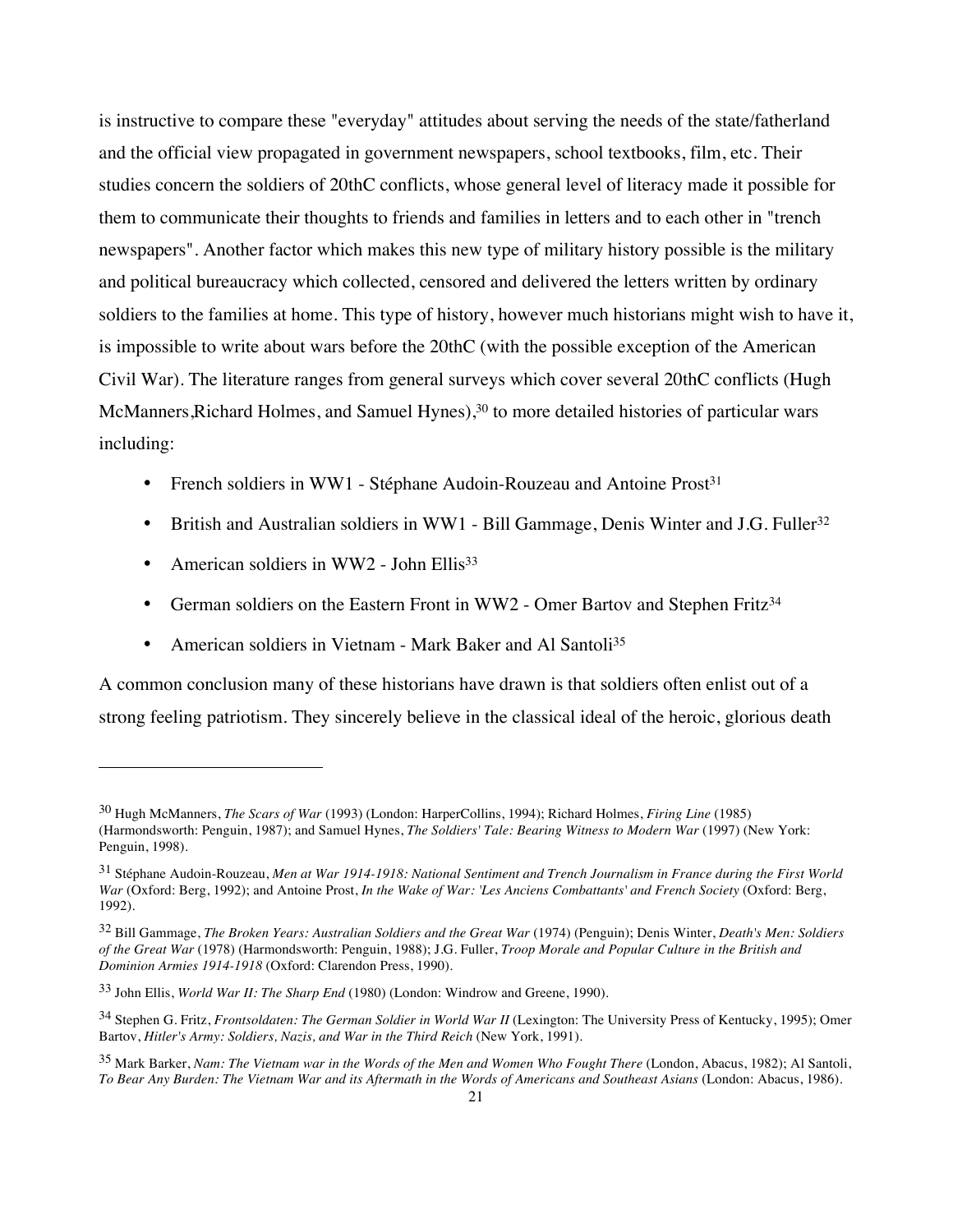on the battlefield. However, after experiencing battle at first hand they eventually abandon that view as simplistic at best and wrong in most or all aspects. Yet, they continue to fight and fight bravely. This time they fight out of concern ("love") for their comrades in their unit, not for the much broader and abstract ideals of defense of fatherland, patriotism, search for personal glory. One could say that, in the face of combat, their moral and patriotic compass has collapsed from the national to the very personal level of platoon or squad/unit or company. A brief survey of this literature will demonstrate the point I wish to make. Richard Holmes, for example, surveys about 200 hundred years of British and European combat in his book *Firing Line* and in a section called "The Reason Why" (recall Tennyson's poem of military disaster "The Charge of the Light Brigade" in which the ultimate defense of mindless obedience to incompetent military authority is given: "Their's not to make reply,/Their's not to reason why,/ Their's but to do or die") (a line quoted in "Saving Private Ryan")36 contrasts the "heady patriotism" of the recruit with the virtual absence of patriotism "on the line".37 In the words of John Dollard, a veteran of the Abraham Lincoln Brigade of the Spanish Civil War (a more ideological war than most):

# **... the soldier in battle is not forever whispering, "My cause, my cause." He is too busy for that. Ideology functioned** *before* **battle, to get the man in; and** *after* **battle by blocking thoughts of escape.38**

A number of films and novels show the arrival of the patriotic "new guy" who is naive enough to express the official state line on patriotism only to face humiliation from the hostile reaction of the more experienced soldiers for whom such patriotism is patently false. Jeering at John Wayne films by US soldiers in the field in Vietnam.

## **H.The "Realist" Challenge to Conventional Heroic Patriotism**

Detailed knowledge of the nature of modern combat is hard to come by. Only a minority of men under arms actually get to experience frontline combat (Ellis, Sharp End), of these many are reluctant or unable to write down their experiences for others to read, those who are able to record

<sup>36</sup> *The Faber Book of War Poetry*, p. 300.

<sup>37</sup> Holmes, *Firing Line* (1985), pp. 274 ff.

<sup>38</sup> Holmes, *Firing Line* (1985), p. 276.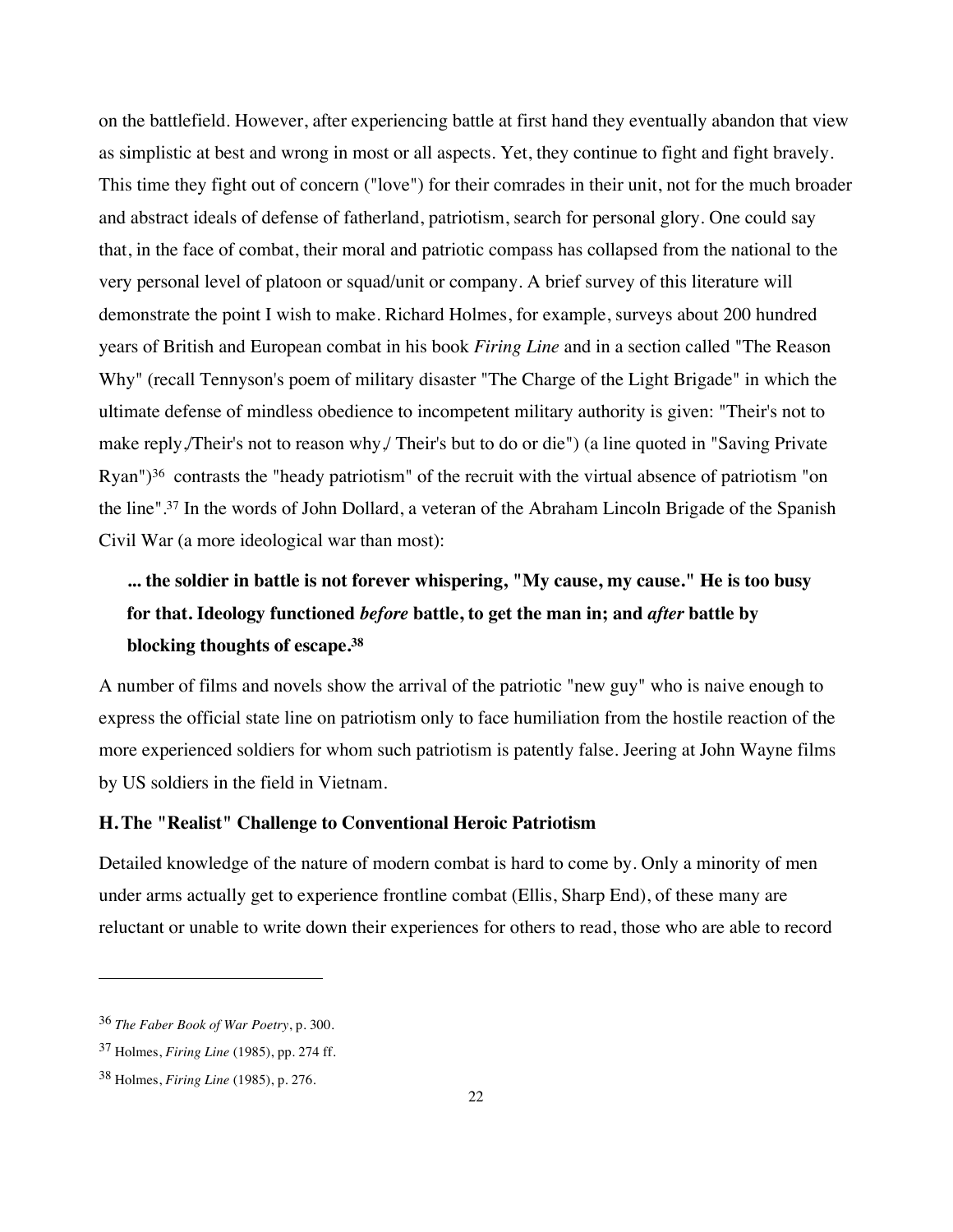their experiences often take at least a decade and often much longer (40 years in the case of Paul Fussell, *Wartime*) to feel mentally and emotionally able to write their memoirs. Thus, the possibility of challenging the official view of patriotism is considerably limited, at least in the short term. The forgotten secret of WW2 - Col. S.L.A. Marshall's discovery that only 15% of US soldiers fired their weapon in combat (not that they fired high but they did not fire their weapon at all). Interviewed 400 infantry companies who fought in Europe and Pacific 1943-5. Concluded:

**The thing is simply this, that out of an average one hundred men along the line of fire during the period of an encounter, only 15 men on average would take any part with the weapons. This was true whether the action was spread over a day, or two days or three... In the most aggressive infantry companies, under the most intense local pressure, the figure rarely rose above 25% of total strength from the opening to the close of an action.39**

Suggests that the social taboo against killing another human is so strong that most men even in combat cannot overcome it. Suggests also that war films which show all men aggressively firing their weapons is a myth. The truth is that a vast majority of soldiers at the front line probably huddled in their foxholes or dugouts and never saw the enemy let alone fired their weapon at him. It has been know for some time that the greatest number of deaths and injuries in WW1 and WW2 were a result of explosive devices such as artillery or bombs dropped from planes. These were weapons fired out of visible range of any human enemy (hence impersonal) or fired in a social setting (as part of a "crew" where one person's behaviour was modified by the presence of others). Perhaps if more infantry men had fired their weapons in combat the statistics of death and injury would have been very different.

An interesting questions suggests itself: is this the unique experience of Americans in WW2 (strong anti-military tradition up to WW2, isolationism), or does it also apply to French, German, Russian soldiers as well?

#### **1. Germany**

<sup>39</sup> S.L.A. Marshall, *Men against Fire* (1947), quoted in Gwynne Dyer, *War* (London: Bodley Head, 1986), p. 118.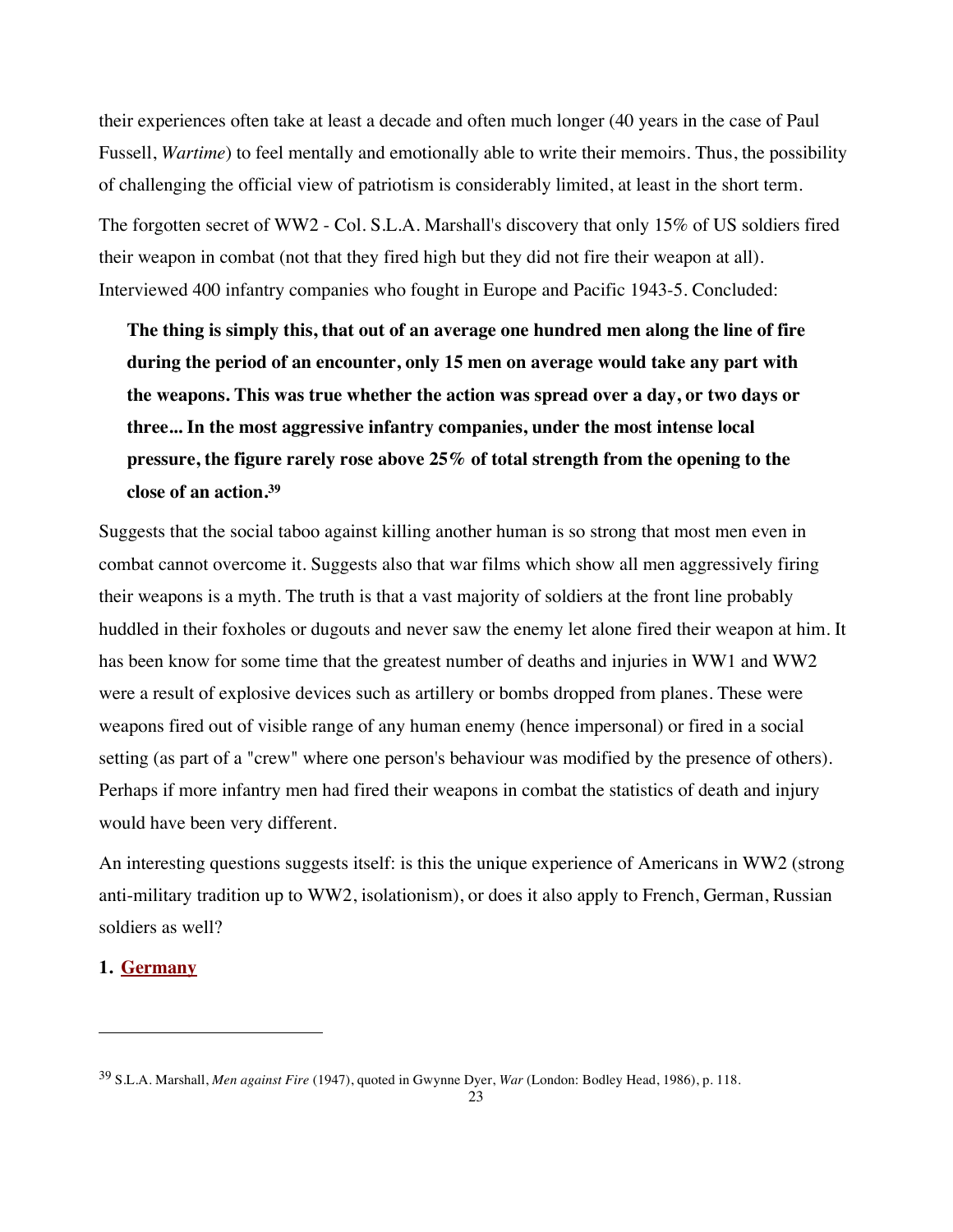In the case of Germany, the flood of anti-war novels and trickle of anti-war films came in the last 2- 3 years of the 1920s and lasted until the coming to power of the new Nazi regime in 1933, when a more patriotic and "German" national literature and cinema was promoted. Hunger for "realistic" accounts of trench warfare by a younger generation denied access to the experiences of their fathers, uncles and older brothers through reticence. Cut short by Nazi desire to see "heroic patriotism" revived and "communist" and "pacifist" sentiment eliminated from Germany. Concerted effort to create "patriotic ideal" in new German cinema, Hitler Youth, visual and printed propaganda. Veritable "cult of death" created.40 After war, natural reluctance to return to horrors of Nazi-induced war. Memory of war created in such a way as to separate activities of "ordinary soldiers" from Nazi regime - tales of courage and endurance in largely traditional war novels, notion of having to do their "hard" but unquestioned duty as soldiers. Idea of German soldier as "victim" of Nazi brutality. (Vilsmeier's "Stalingrad" and Moeller article "War Stories")

## **2. USA**

 $\overline{a}$ 

Reasons for the strength of "myth of heroic patriotism" in USA. Deeper awareness of impact of modern war in US compared to Europe due to events of Civil War which were experienced by large proportion of adult males, and reported on and read about by large literate majority. Nevertheless, myth remained strong because of "Victorian" reticence to speak about horror of battlefield, fact devastation limited to one region (the South) and thus could be hidden from Northern cities, lack of major war/invasion on continental USA by foreign enemy (since 1812 Britain), only brief participation in WW1 (1918). During 1930s heroic depiction of war very popular among audiences (Errol Flynn swashbucklers - Captain Blood, Robin Hood, They Died with their Boots On) who had no personal experience of combat with which to compare what they saw on the screen.

## **IV. PATRIOTISM AND PPM IN WW2**

Because WW2 was the most meticulously documented war in human history, the historian knows a great deal about the face of that particular battle or series of battles. Nevertheless, this war also

<sup>40</sup> Jay W. Baird, *To Die For Germany: Heroes in the Nazi Pantheon* (1990) (Bloomington: Indiana University Press, 1992).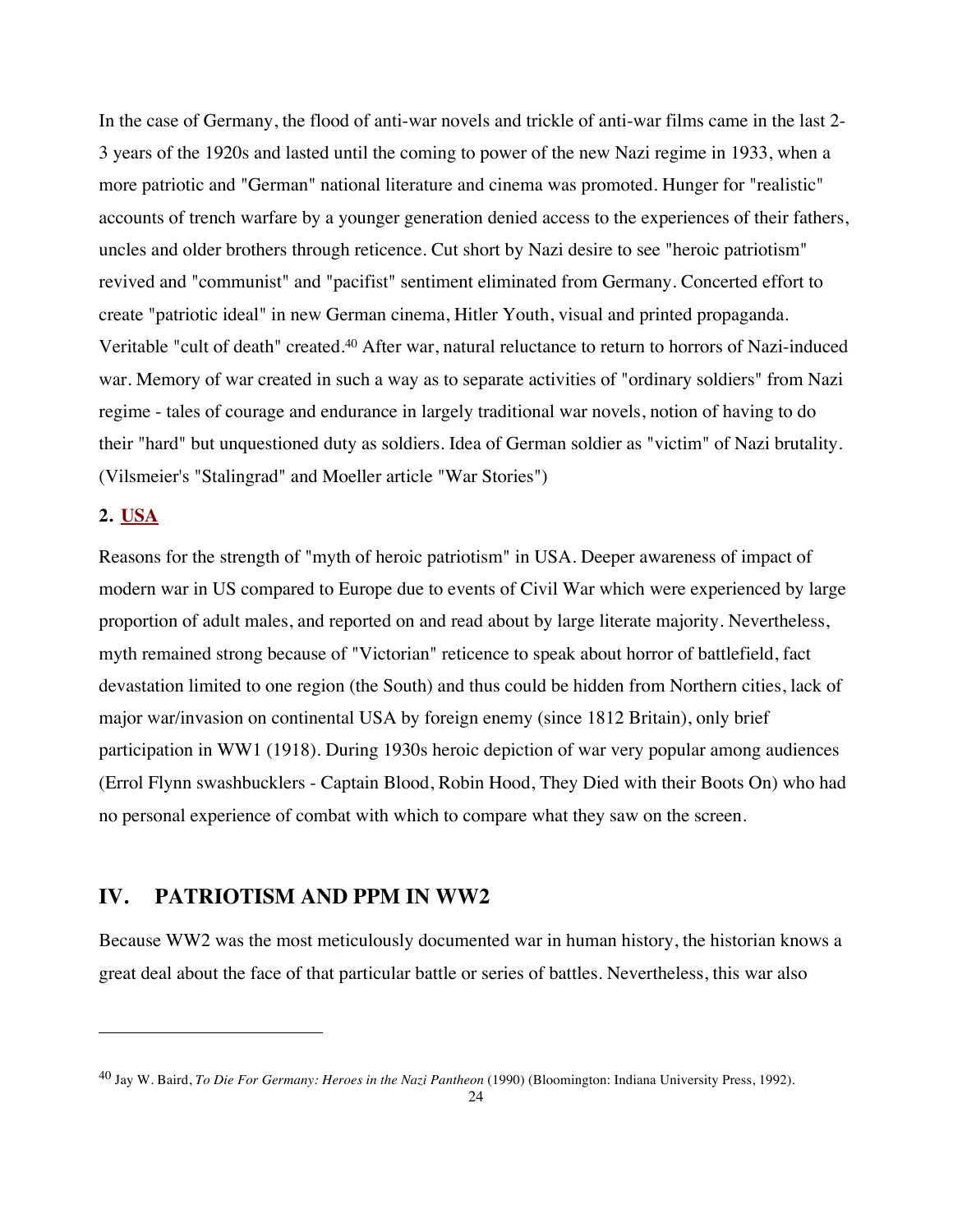produced the greatest number of patriotic novels and films which served to perpetuate the myth of the "sweet and fitting death for the fatherland". During the war, in the English-speaking democracies the depiction of heroic and patriotic death was maintained in films such as Raoul Walsh's *They Died With Their Boots On* (1942), Olivier's *Henry V* (1944), Charles Chauvel's *Forty Thousand Horsemen* (1940) and the steady stream of "combat movies" which Jeanine Basinger has so carefully analyzed.41 Not surprisingly in Nazi Germany and Imperial Japan the theme was also heavily emphasised in the propaganda films of the war years in films like Veit Harlan's *Kolberg* (1945).42 After the war (1945-65) the American patriotic combat movie continued to evolve into its classic form, with stars such as John Wayne and Audie Murphy providing the most identifiable and easily recognizable heroes, until the Vietnam War began to challenge the patriotic consensus about "The Good War".

# **A. Ambivalent Patriotism in Ford's** *They Were Expendable* **(1945) and Mizoguchi's** *The Loyal 47 Ronin* **(1941-42)**

During WW2 only a small handful of films offered a more complex and ambivalent depiction of patriotic sacrifice and the message they gave was often misunderstood or ignored. For example, although John Ford was in the forefront of Hollywood directors who willingly gave their services to the military to promote the war effort he also produced a subtle reflection on the nature of the demands placed by the state on those who were earmarked as "expendable". *They Were Expendable* (1945) is based upon the experiences of Lt. John Bulkeley (1911-1996) who commanded a Motor Torpedo Squadron (the predecessor of the Navy PT boats in which the future President JFK also served and whose exploits were celebrated in the film *PT 109*(1963)) and whom Ford got to know when preparations were being made for the Normandy invasion in which Ford would participate as a documentary filmmaker. The title of the film is a bitter reference to the men who were left behind in the scramble to flee the Philippines after the Japanese invasion. As one of Bulkeley's unit remarked in White's book, after having been presented the DSC by Gen. MacArthur Bulkeley and his crew learned they were to left behind while MacArthur fled to Australia:

<sup>41</sup> Jeanine Basinger, *The World War II Combat Film: Anatomy of a Genre* (New York: Columbia University Press, 1986).

<sup>42</sup> David Welch, *Propaganda and the German Cinema, 1933-1945* (Oxford: Clarendon Press, 1989). Peter Paret, "*Kolberg* (1945) as a Historical Film and Historical Document," *Historical Journal of Film, Radio and Television*, 1994, vol. 14, no. 4, pp. 433-48.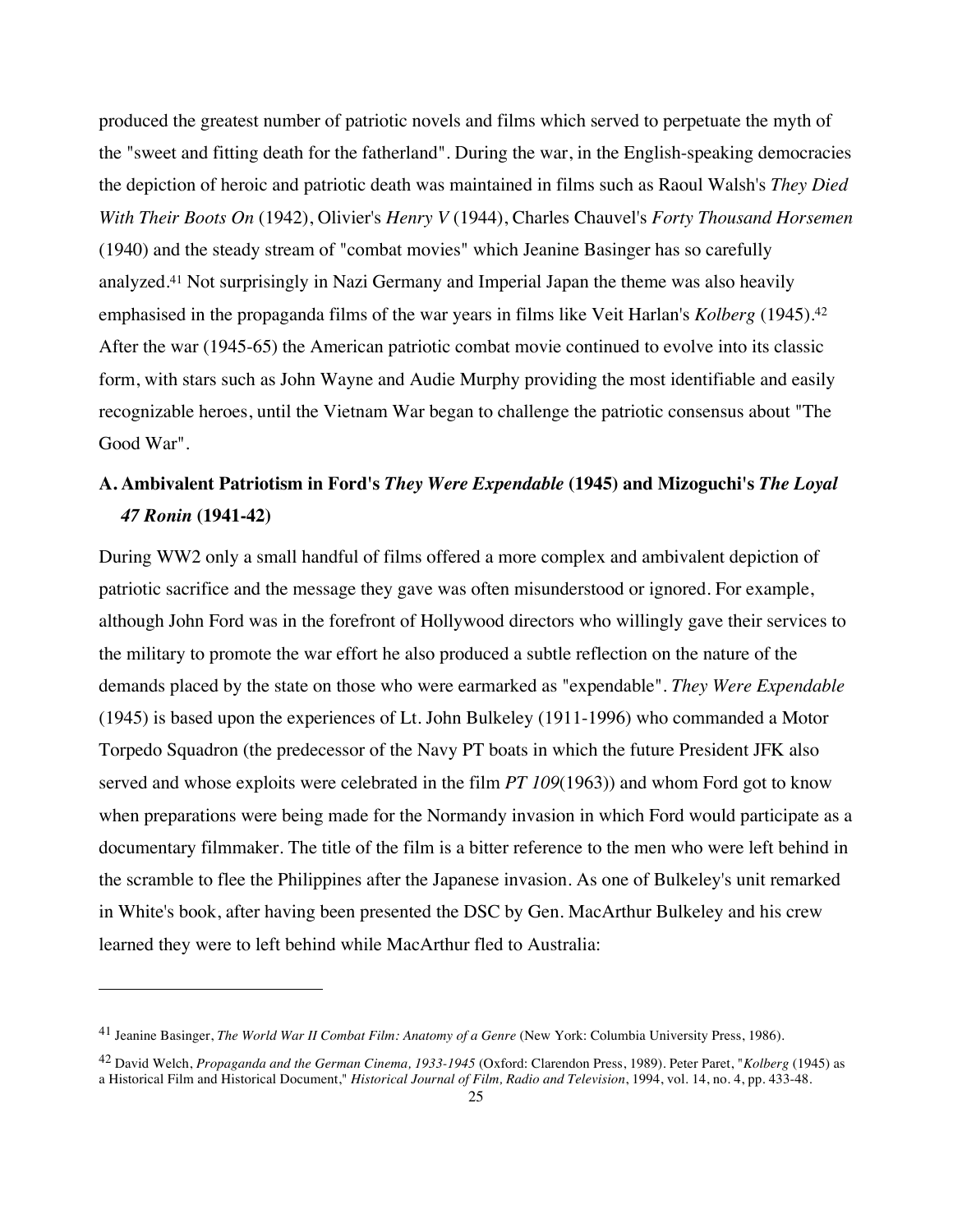**Of course to us this meant that the China trip - our last hope of seeing America and escaping death or a Japanese prison - was gone forever. Now the MTB's were like the rest here in the islands - the expendables who fight on without hope to the end. So far as we knew, we would now finish up the war in the southern islands, when the Japs got around to mopping up the last American resistance there.**

**And yet I was curiously glad. Mostly, I think, it was because of Peggy. I wasn't guilty any more. Now we both had our duty to do here in the Philippines. Of course I would never see her again - her job was here in Corregidor, and mine would be down in the southern islands. But our end would be the same. We were both expendable now. I wasn't running out on her and I felt a lot better.43**

It was a curious film to make in 1945 as it was about an ignominious defeat which had taken place very early in the war but which was made when victory for the Allies seemed assured. This alone makes the film stand out from the run-of-the-mill WW2 combat films with their strong sense of inevitable triumphalism. The heroism Ford depicts is quite different from that of Lewis Seiler's*Guadalcanal Diary* (1943) - the sailor's actions are understated, they quietly carry out their orders and accept without complaint or opposition the decision to leave them behind to face death or imprisonment. Ford draws our attention to the "ordinary heroes" among the enlisted men and junior officers rather than the more traditional warrior heroes which Erroll Flynn had depicted before the war or that John Wayne would depict after the war. However, there are a number of barbs in the tail of Ford's film - there is the unwelcome reminder of early defeats and the struggle of men like Bulkeley to prove the value of the PT boats to an unimpressed Navy hierarchy. There is also some implied criticism that the men left behind were paying for the lack of preparation and professionalism of the US military before the Pearl Harbour attack in December 1941. Some of the darkness of Ford's vision may be attributable to the reservations Ford had about making the film. He was obliged under contract to make the film but it came quite soon after he had been injured at the Battle of Midway while making a documentary for the Navy. He had also lost 13 men in his own unit as a result of his dangerous filmmaking activity and he no doubt felt some guilt at

<sup>43</sup> William M. White, *They Were Expendable* (New York: Harcourt, Brace and Co., 1942), pp. 104-5.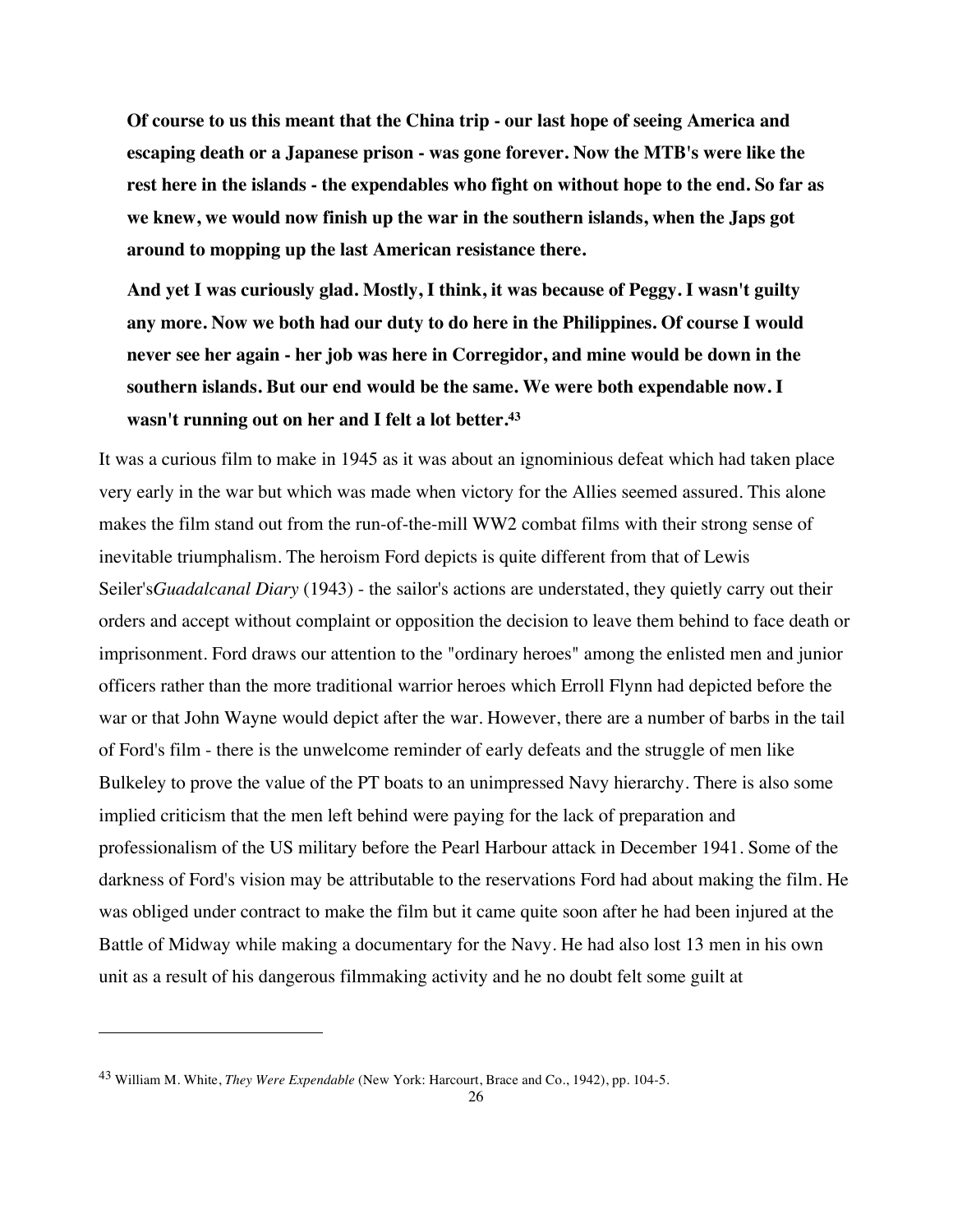"commanding" men who had died in combat. The film thus had a personal dimension which was lacking in other films he was to make about men in combat, most notably his calvalry pictures in the late 1940s which helped launch John Wayne's career as a war hero.<sup>44</sup> The studio did not allow Ford's ambivalent depiction of heroic and patriotic sacrifice go uncensored, even though it was released very late in the war. As Sinclair notes about the ending:

**But in the final release print Brickley's bitter farewell to his men has been cut. He no longer takes off in a Flying Fortress, making a sad checklist of the men he has had to leave behind him, but roars away over the abandoned crews to the strains of "The Battle Hymn of the Republic" on the soundtrack, while MacArthur's famous words of defiance are echoed and superimposed, "***We Shall Return***".45**

Thus the quiet message of futile and unreasonable sacrifice of ordinary sailors (who would never return) was hidden by the noisy patriotism the studio felt obliged to tack on in the name of the war effort.

Another director who was to become famous after the war and who contributed his filmmaking talents to the military during the war was the Japanese director Kenji Mizoguchi (1898-1956). Although during the war Mizoguchi primarily made historical dramas with apparently no political content his activity does raise the problem of a great artist "appearing" to collaborate with an oppressive regime (compare Leni Riefenstahl in Nazi Germany and Sergei Eisenstein in Stalinist Russia). Certainly after the war Mizoguchi made a number of films attacking key aspects of the feudal and militaristic order which had led Japan to defeat - the oppression of women in *The Life of Oharu* (1952), the corruption of war in *Ugetsu* (1953), and the institution of slavery in *Sansho the Bailiff* (1954). But on closer examination Mizoguchi's war-time films did contribute to the war effort by showing the heroism of samurai warriors and by reinforcing the duty of blind loyalty to one's feudal lord (and by extension to the Emperor himself) in the classic "47 Ronin" story in which 47 loyal samurai ("righteous patriots") seek revenge for their lord and then commit suicide as honour dictated. The ambivalence of Mizoguchi's depiction of sacrifice for one's lord (which has a strong

<sup>44</sup> Andrew Sinclair, *John Ford* (London: George Allen and Unwin, 197?), Chap. 11 "Theatre of War," pp. 109-22. Obituary of Vice-Admiral John Bulkeley in *The Times* reprinted in *The Australian*, Tuesday, April 23 1996, p. 19.

<sup>45</sup> Sinclair, *John Ford* (197?), p. 121-22.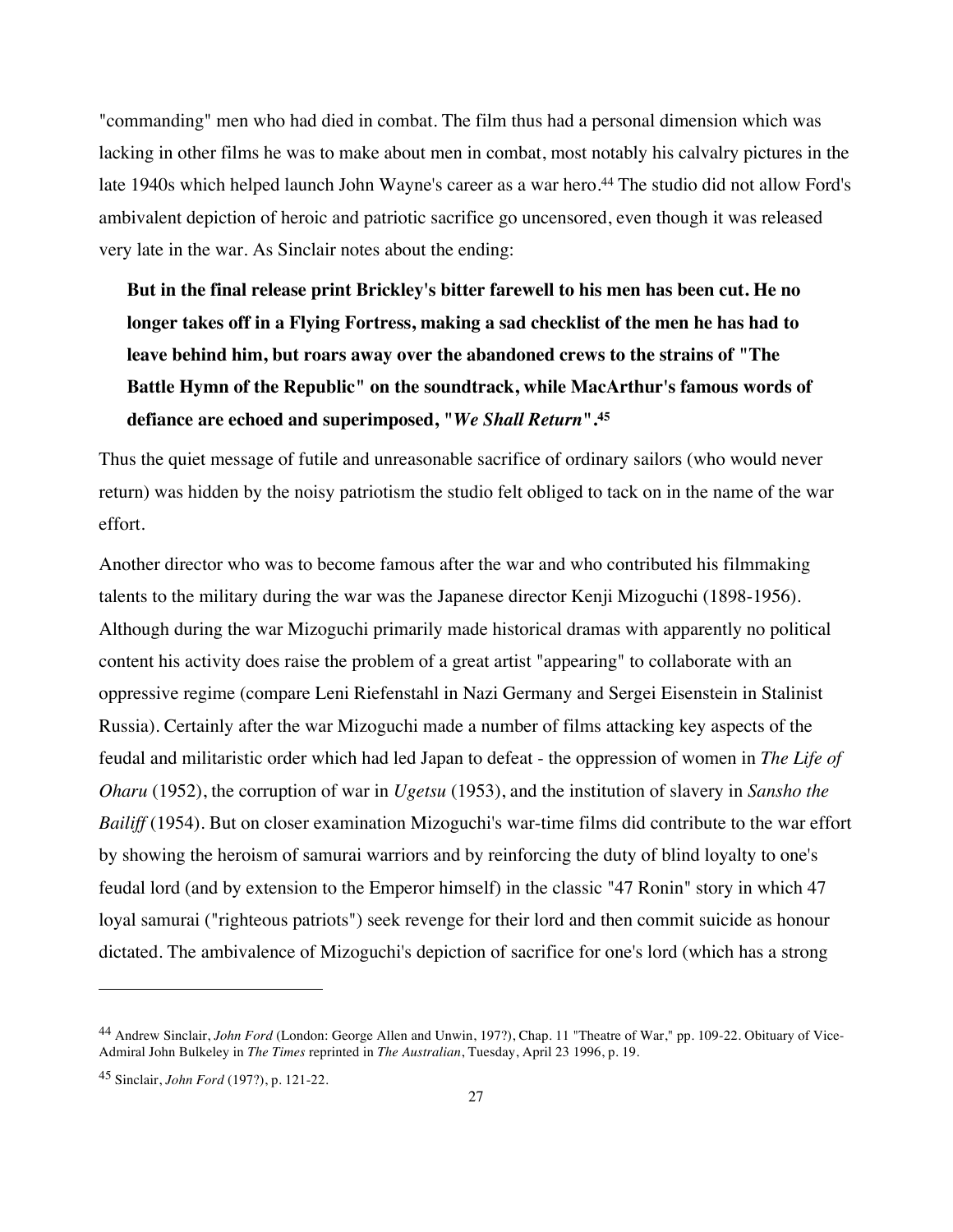patriotic connotation in the context of WW2 Japan) comes from how he films the ending not from how he tells the well-known story. According to Joan Mellon, whose view on this matter I share, Mizoguchi subtley questions the heroism and nobility of the Ronins' murder and suicide for their lord. In part one of the long film Mizoguchi goes through the motions of adhering to wartime government policy by celebrating the feudal past, affirming the duty of blind loyalty to one's lord, and showing regret for the weakening of the warrior spirit caused by 70-80 years of peace under the Tokugawas. But in Part 2 Mizoguchi departs from the traditional pattern of story telling by not showing the ritual suicide of the heroic Ronin. Instead, we see a brave young woman who was betrothed to one of the Ronin demanding an explanation of why she cannot see her finance before he kills himself. When she is denied permission to see him on the grounds that it might weaken his resolve to carry out his duty to kill himself, she decides to kill herself as well. By directing his camera to film the young woman's suicide instead of the Ronins' Mizoguchi made a radical departure from the traditional way of telling the story and thus in the context of wartime Japan undercut the heroism and nobility of the Ronins' actions. Instead he shows us the loyalty of a private individual whose life is ruined by the destructive demands of feudal obligation and sacrifice.<sup>46</sup>

#### **B. Patriotism and "Glorious Death" in Olivier's** *Henry V* **(1944)**

 $\overline{a}$ 

The film *Henry V* (1944) (see my film handout for more details - Laurence Olivier, *Henry V* (1944)) was Olivier's first attempt at directing a film and his skill at adapting the stage-play to the screen has been recognized by both film historians and his contemporaries who awarded him an Academy award in 1946. The Second World War interrupted Olivier's acting career and he went to work for the British government to promote the sale of war bonds and bolster public support for the war. When the Allied victory seemed assured Olivier was released from his military duties to make *Henry V* which was filmed in neutral Ireland in 1943-44 when the invasion of Normandy was being planned. Olivier adapted Shakespeare's play for the screen by cutting out about one quarter of the written text, leaving out important scenes about atrocities committed by the English (e.g. execution

<sup>46</sup> Joan Mellon, *The Waves at Genji's Door: Japan Through its Cinema* (New York: Pantheon Books, 1976), pp. 32-4. See also Dudley Andrew, "Mizoguchi", in *The International Dictionary of Films and Filmmakers. Volume 2: Directors*, ed. Christopher Lyon (London: Macmillan, 1987), pp. 375-377. *Ugestu. Kenji Mizoguchi, Director*, ed. Keiko I. McDonald (New Brunswick, New Jersey: Rutgers University Press, 1993). *Chushingura (The Treasury of Loyal Retainers) A Puppet Play* (1748), trans. Donald Keene (New York: Columbia University Press, 1971). Mikiso Hane, "Forty-Seven Ronin Incident," *Kodansha Encyclopedia of Japan*, pp. 327-8.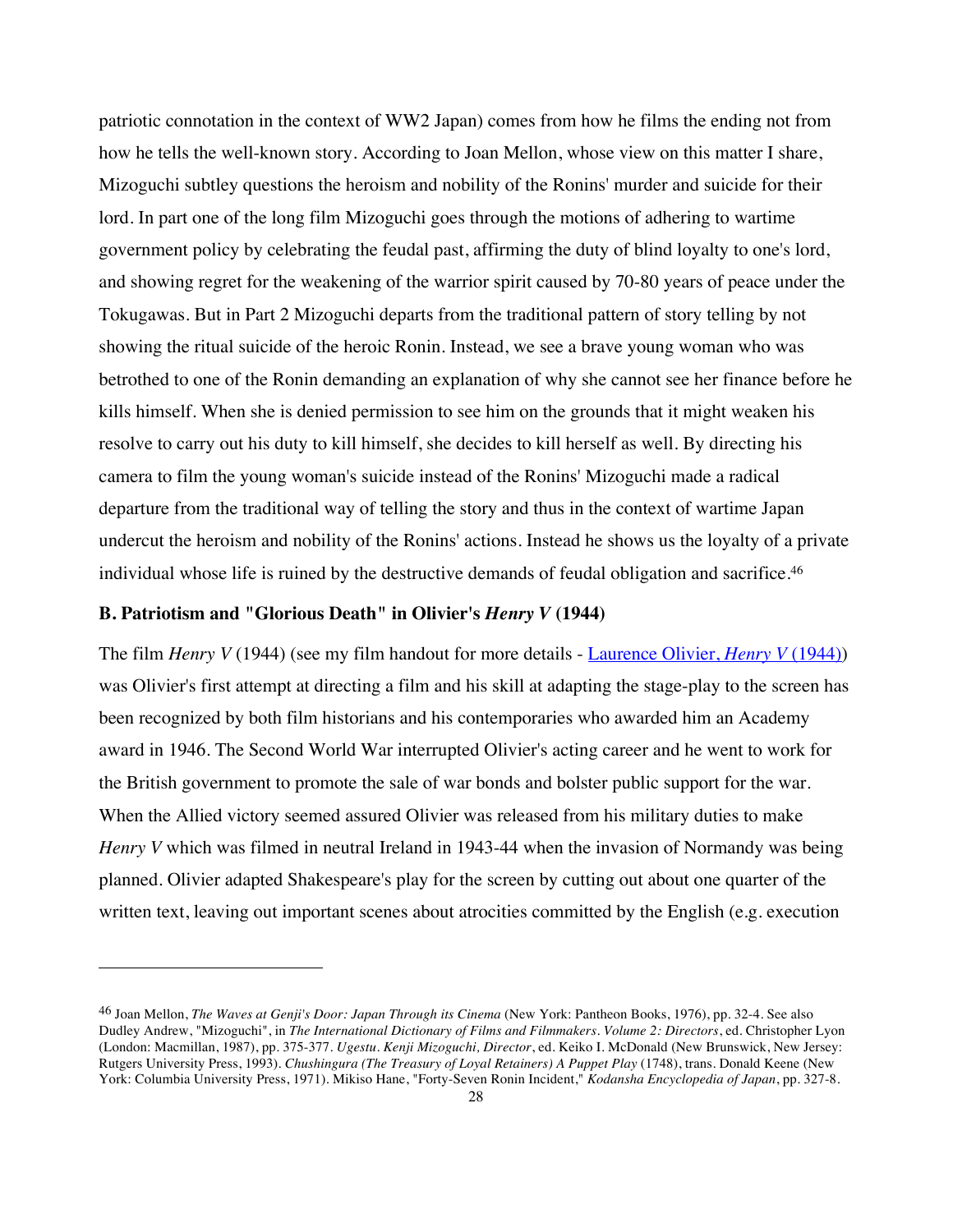of French prisoners) in order to leave enough time to stage the battle itself.<sup>47</sup> The film proved very popular with wartime audiences, running for 20 weeks in London and 46 weeks on Broadway. Jack Jorgens observes of Olivier's version of *Henry V* that

**In the midst of a war (1944), the pressures on Olivier must have been very great to make an entertaining nationalist film uncomplicated by Shakespearean irony. Certainly the patriotism is there to complement the escapist fantasy, the hymn to Britain's past glories, and the "twentieth-century conception of a sixteenth-century conception of a historical fifteenth-century king."...**

**Nevertheless, it is to Olivier's credit that in spite of these pressures he retained a few of the complicating elements of the play and made something more than a brilliant showpiece of propaganda.48**

There are a number of reasons why Laurence Olivier's choice of a war propaganda film to bolster the spirits of the British people on the eve of the D-Day landings in Normandy is a curious one.49 Firstly, there is the problem of who the "enemy" is - a not yet fully formed French nation state in 1415 during the 100 Years War, but the (German) Nazis in 1944 (with the added complication of an occupied French north and collaborationist Vichy south). One could say that in both cases the enemy is a continental one and this might have been sufficient for many British viewers in 1944-45. Secondly, the nature of warfare - longbows and swords in 1415 vs the awesome power of mid-20thC firepower in 1944 made comparisons meaningless. There would be few Britons who had not been touched in some way by the changed nature of modern warfare and its extraordinary lethality (civilian victims of the Blitz, lists published in the papers of "Killed in Action", and general

 $^{47}$  The general thrust of the cuts, aside from reducing the size of the play so it would fit into a 2 hour film, was to remove any reference which might either question the legitimacy of the English invasion of France or which might suggest the English committed atrocities. Scenes which were cut include: the summary execution of the pro-French conspirators; Henry's threats to King Charles that war will devastate the civilian population of France; Henry's threats before the gates of Harfleur to rape, pillage and torture the inhabitants; Henry's doubts before the battle about the legitimacy of his father usurping the crown from Richard II and thus the very legitimacy of his undertaking; Henry's decision in the battle to slit the throats of his French prisoners. Compare the screenplays written by both Olivier and Branagh: *Classic Film Scripts: Henry V by William Shakespeare, produced and directed by Laurence Olivier* (London: Lorrimer Publishing, 1984) and *Henry V by William Shakespeare. A Screen Adaptation by Kenneth Branagh* (London: Chatto & Windus, 1989).

<sup>48</sup> Jorgens, *Shakespeare on Film* , p. 126.

<sup>49</sup> Jack J. Jorgens, *Shakespeare on Film* (Bloomington: Indiana University Press, 1977). Chap. 8 "Laurence Olivier's *Henry V*," pp. 122-35.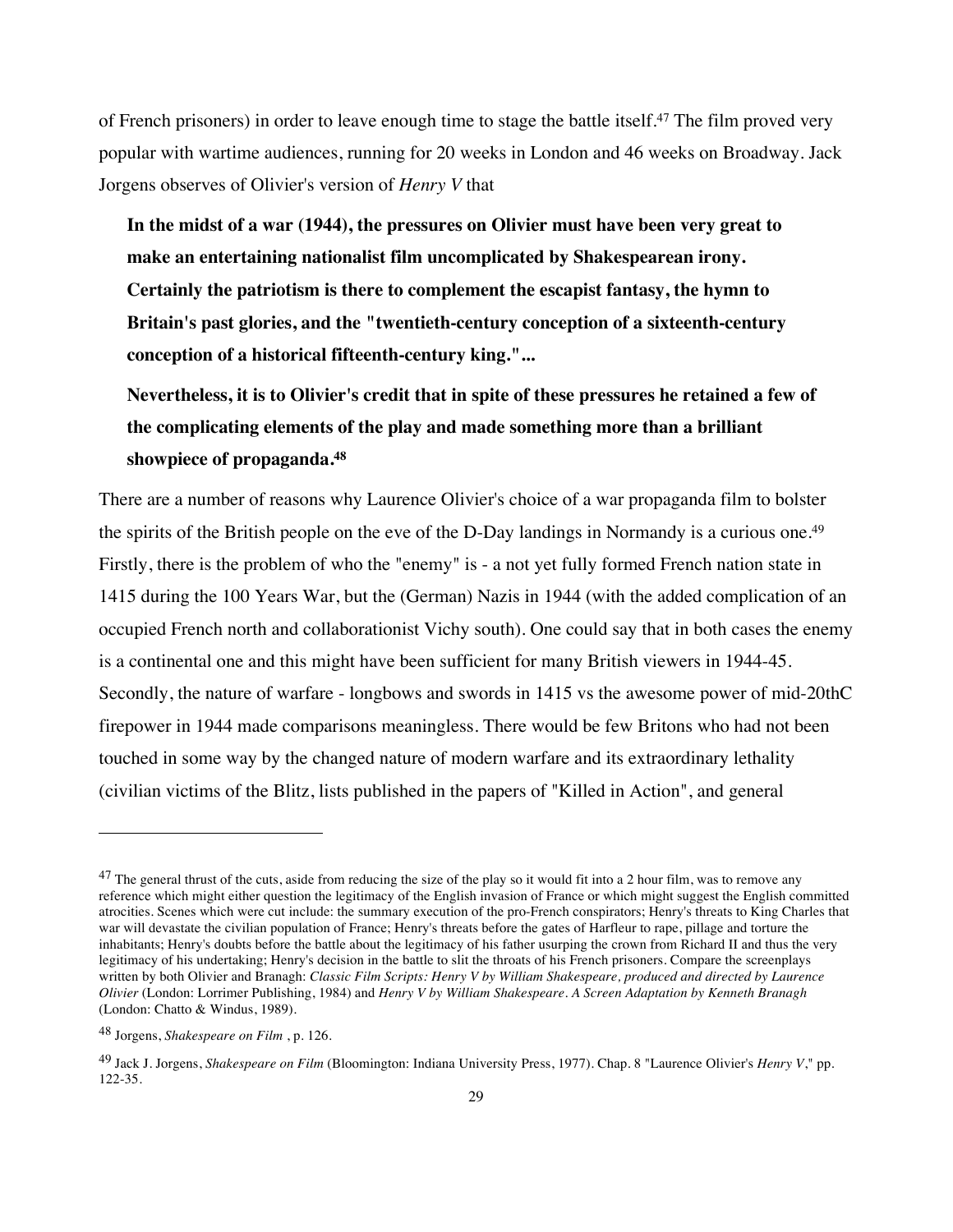communication with frontline soldiers either via letters, soldiers on leave, or whatever). The story book depiction of warfare in Olivier's film would have fooled no one - yet it was a popular success with both British and American audiences. Thirdly, those familiar with the play would have realised that Shakespeare's patriotism is not as clear cut as it may seem on the surface. For every patriotic speech by Henry there is a counter-balancing anti-war or critical speech by Williams or the Duke of Burgundy or the Chorus.<sup>50</sup> Yet Olivier's choice of film does make some kind of sense as Shakespeare's "patriotic speeches" had been often used by nationalists to celebrate the military prowess of English monarchs and the heroism of the "yeoman soldier", and fighting in northern France, Belgium and the Netherlands had become an English habit (1415 at Agincourt, the Western Front in 1914-18 (Shakespeare mentions Henry crossing the Somme river in the play), and Dunkirk in 1940 and the D-Day landings in mid-1944).51

Henry's most notable patriotic speeches, delivered with such gusto by Olivier, are the extraordinarily bloodthirsty speech given at Harfleur (3.1.1-34 - "Once more into the breach, dear friends, once more") where Henry challenges the manhood and honour of his soldiers and urges them to put on their "war face" and attack in the names of God, Harry, England and St. George; and the Saint Crispin's Day speech (4.3.18-67 - "We few, we happy few, we band of brothers" - video tape ?) where Henry consoles his men for being outnumbered 5-1 by the French with thoughts of how their duty and sacrifice for the King will be fondly remembered in the future. In answer to Warwick's wish that some of England's unemployed could be magically transported to northern France to help them in the coming battle, Henry asserts that the fewer there are on the battlefield the more honour and glory will fall to each man, that fighting for him may in fact ennoble the low-born, and that in

<sup>50</sup> Williams' speech ("there are few die well who die in battle" - 4.1.129-40); the Duke of Burgundy's speech on the blessings of peace ("the naked, poor, and mangled peace" - 5.2.23-67); the Chorus's blunt statement on the ultimate futility of Henry's invasion of France, his early death, the loss of French territory by his heirs and the subsequent civil wars which wracked England (Epilogue 11- 12). On Shakespeare' attitude to war, see Steven Marx, "Shakespeare's Pacifism," *Renaissance Quarterly*, Spring 1992, vol. XLV, no. 1, pp. 49-95; Paul Jorgenson, *Shakespeare's Military World* (Berkeley: University of California Press, 1956); Theodor Meron, *Henry's Wars and Shakespeare's Laws: Perspectives on the Law of War in the Later Middle Ages* (Oxford: Clarendon Press, 1993).

<sup>51</sup> On Henry V and the 100 Years War see Christopher Allmand, *The Hundred Years War: England and France at War c.1300 c.1450* (Cambridge University Press, 1989); *Henry V: The Practice of Kingship*, ed. G.L. Harriss (Oxford University Press, 1985); Christopher Allmand, *Henry V* (Berkeley: University of California Press, 1992); *Society at War: The Experience of England and France During the Hundred Years War*, ed. C.T. Allmand (New York: Barnes and Noble, 1973); John Keegan, "Agincourt (1415)," *The Face of Battle* (New York: Viking Press, 1976).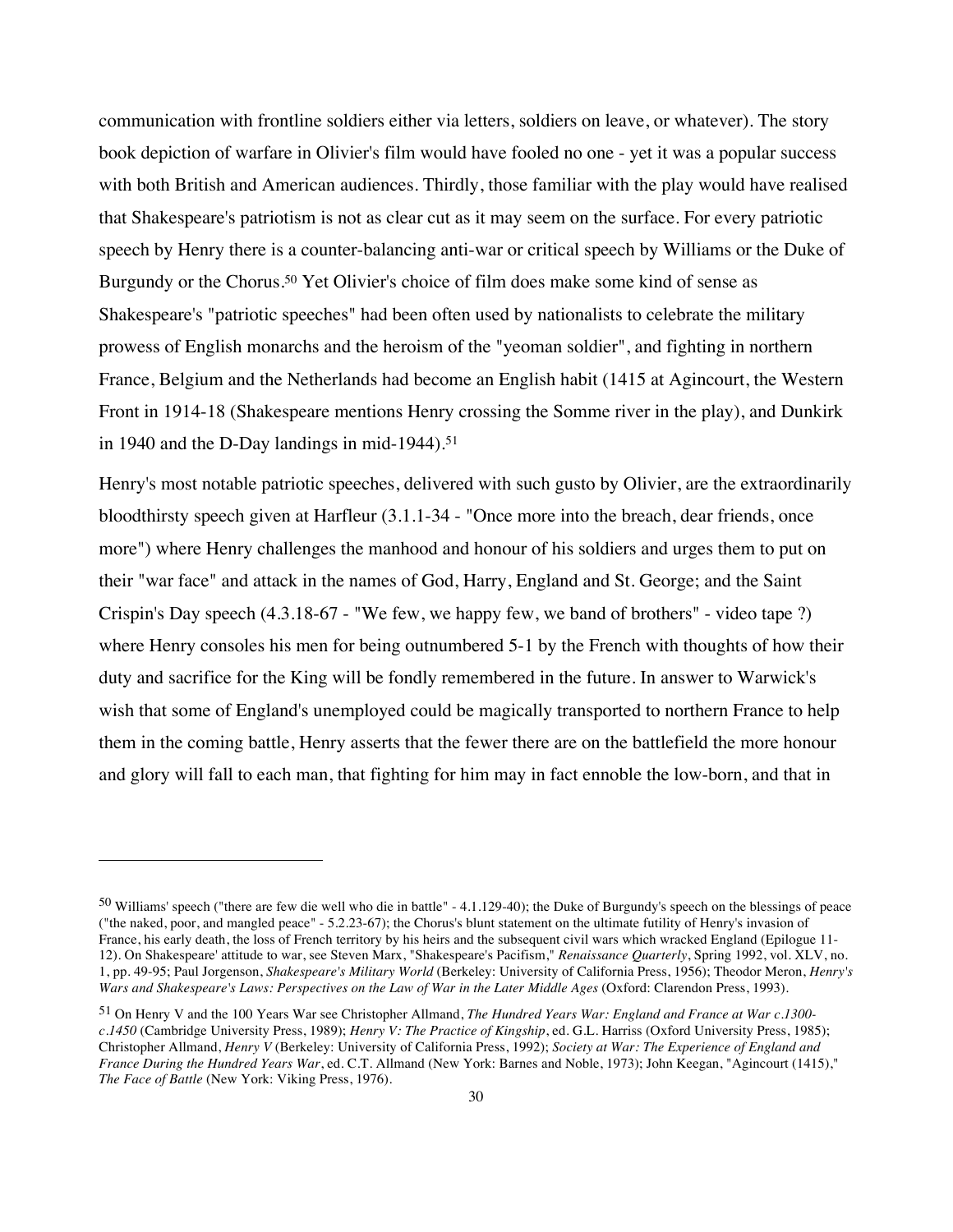the future, the survivors will be able to bare their scarred arms to prove that they were there (excerpt from film at 1.28.30-1.30.40):52

**If we are marked to die, we are enough To do our country loss; and if to live, The fewer men, the greater share of honour. God's will, I pray thee wish not one man more. By Jove, I am not covetous for gold, Nor care I who doth feed upon my cost; It ernes me not if men my garments wear; Such outward things dwell not in my desires. But if it be a sin to covet honour I am the most offending soul alive. No, faith, my coz, wish not a man from England. God's peace, I would not lose so great an honour As one man more methinks would share from me For the best hope I have. O do not wish one more. Rather proclaim it presently through my host That he which hath no stomach for this fight, Let him depart. His passport will be made And crowns for convoy put into his purse. We would not die in that man's company That fears his fellowship to die with us. This day is called the Feast of Crispian. He that outlives this day and comes safe home Will stand a-tiptoe when this day is named And rouse him at the name of Crispian. He that shall see this day and live t'old age**

<sup>52</sup> William Shakespeare, *Henry V*, ed. Gary Taylor (The Oxford Shakespeare, 1984), pp. 228-30. This passage was also selected by Kenneth Baker to head his section on "The Patriotic Imperative" in *The Faber Book of War Poetry*, pp. 6-8.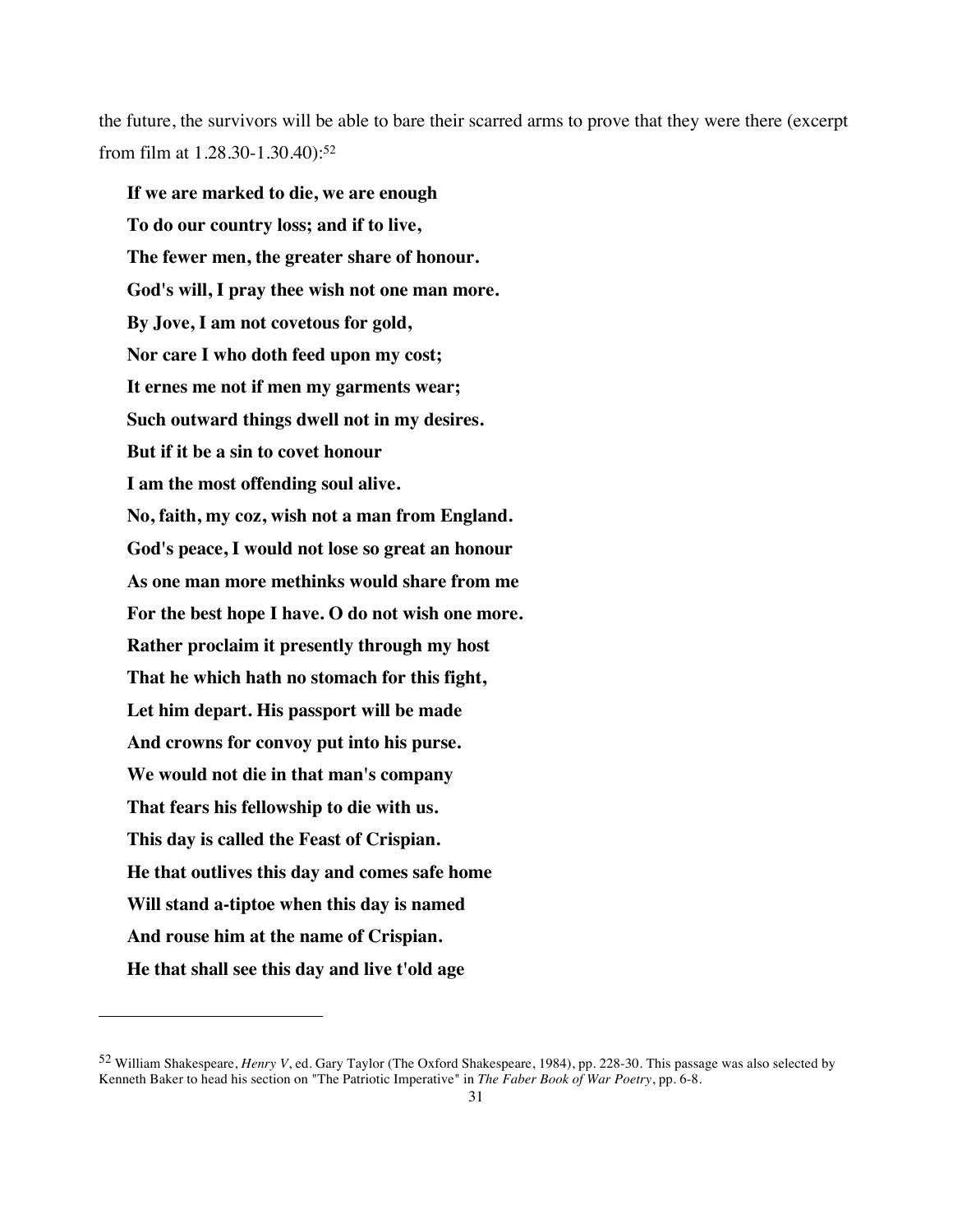**Will yearly on the vigil feast his neighbours And say, "Tomorrow is Saint Crispian." Then will he strip his sleeve and show his scars And say, "These wounds I had on Crispin's day." Old men forget; yet all shall be forgot, But he'll remember, with advantages, What feats he did that day. Then shall our names, Familiar in his mouth as household words - Harry the King, Bedford and Exeter, Warwick and Talbot, Salisbury and Gloucester - Be in their flowing cups freshly remembered. This story shall the good man teach his son, And Crispin Crispian shall ne'er go by From this day to the ending of the world But we in it shall be remembered, We few, we happy few, we band of brothers. For he today that sheds his blood with me Shall be my brother; be he ne'er so vile, This day shall gentle his condition. And gentlemen in England now abed Shall think themselves accursed they were not here, And hold their manhoods cheap whiles any speaks That fought with us upon Saint Crispin's day.**

This speech is notable for the fact that it concentrates on the prospect of survival, not death, of those who follow Henry into battle at Agincourt, and the glory and honour and nobility which will fall to those who participate. That injury might result from the battle is admitted but the scale of injury is limited to a few scars upon the arm (sword cuts? - but only noblemen would have fought with swords, common-born soldiers would have fought with longbow or bill (a staff weapon with a hook, spike and blade)). An historically more accurate assessment of the types of wounds and causes of death of Henry's men-at-arms comes from John Laffin, who notes that Henry left England in 1415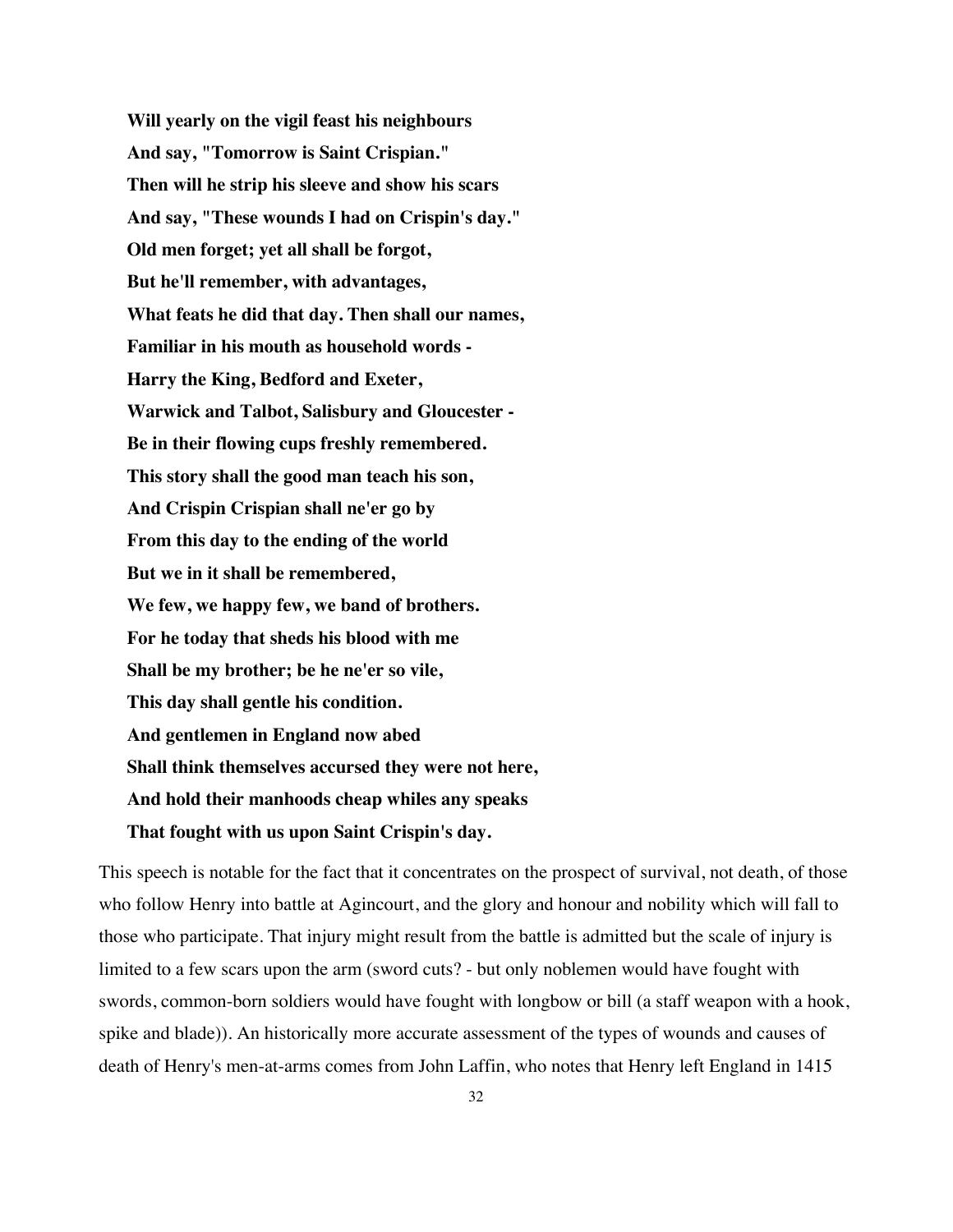with 32,000 men, 20 surgeons, one physician and one cart and two horses to carry medical supplies (Laffin also wryly notes that *physician* "in an old Ionian dialect, meant 'extractor of arrows'") - or 1 doctor for every 1500 men.53 The result of this chronic understaffing of army doctors meant that only the noble injured, like the Duke of Gloucester who received a stab wound to the stomach, were treated, while the "hopelessly wounded" English were killed by their own men as they left the field of battle the following day, and the slightly wounded were generously given some cash to find their own way home to England, if they could. These were of course their own men - injured French soldiers who could not be ransomed were dealt with more harshly. Even before the men had a chance to die in battle for their King at Agincourt, it was more likely that they would have died of dysentery which broke out among the troops at the siege of Harfleur. 2,000 men died and 5,000 had to be invalided home (about 22% of Henry's total forces). As the disease struck nobleman and commoner alike it was a much more levelling affliction than the ennoblement of battle which Henry promises his soldiers at Agincourt.

One injured survivor of Agincourt, a Thomas Hostelle, listed his injuries received in battle and petitioned the king for charity in his impoverished old age (he received a pension Laffin tells us), thus suggesting that Shakespeare's Henry's promise of a glorious post-war old age was a mythical one:54

**To the king our sovereign lord [probably Henry VI - DMH],**

**Beseecheth meekly your povere [poor] liegeman and humble horatour [petititioner], Thomas Hostelle, that, in consideration of his service done to your noble progenitors of blessed memory, king Henry iiijth [4th?] and king Henry vth, (whose souls God assoile!) being at the siege of Harfleur there smitten with a springbolt through the head, losing his one eye and his cheek bone broken; also at the battle of Agincourt, and afore at the taking of the carracks on the sea, there with a gadde of yrene [iron] his plates smitten in to his body and his hand smitten in sunder, and sore hurt, maimed and wounded, by mean whereof he being sore feebled and debrused, now falle to great age** 

<sup>53</sup> Laffin, *Surgeons in the Field,* pp. 20-21; his definition of "physician" comes from p. 6.

<sup>54</sup> Quoted in Laffin, *Surgeons in the Field,* pp. 22-23.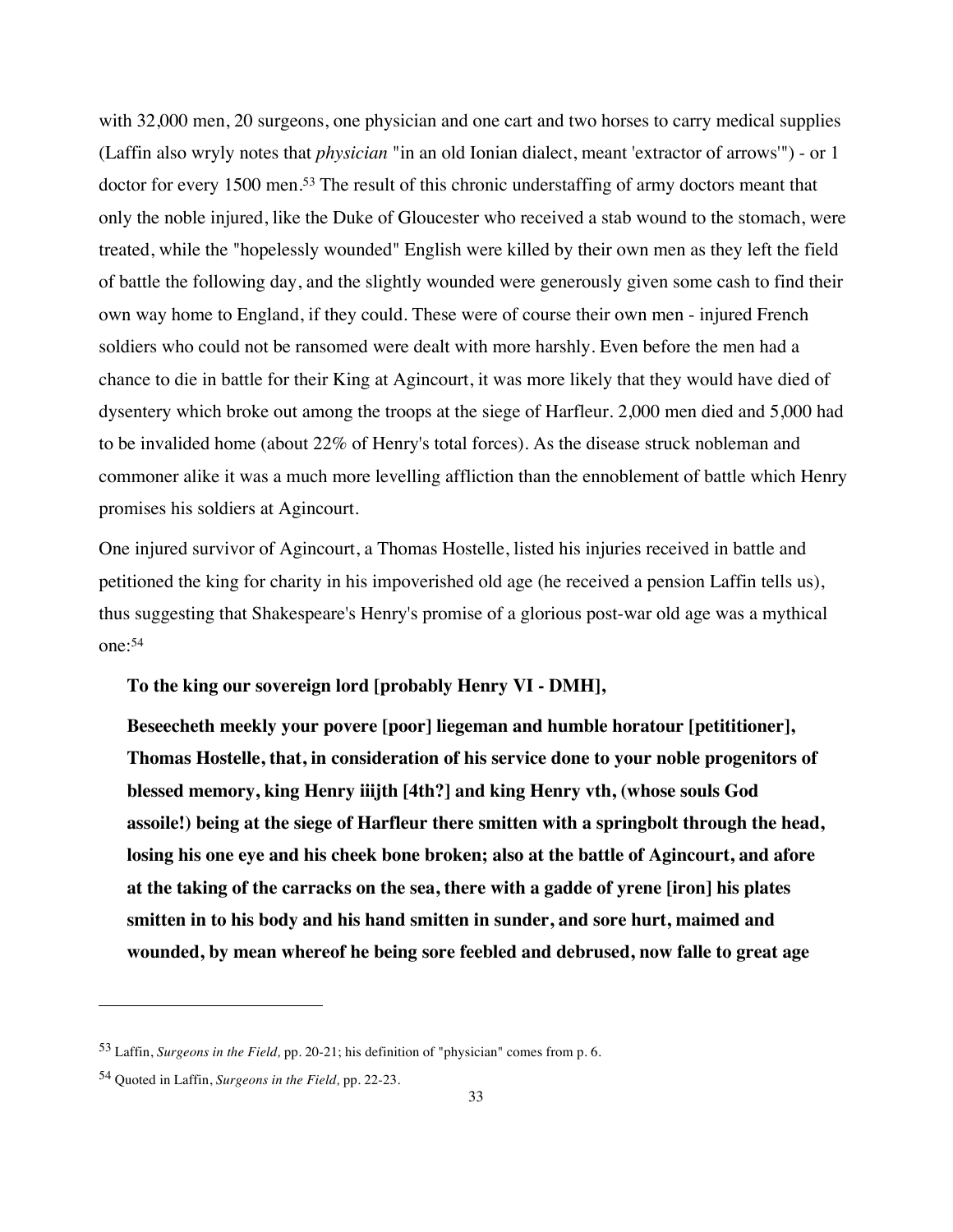# **and poverty, greatly endetted, and may not help him self... and being for his said service never yet recompensed ne rewarded...**

The injuries the French were likely to receive were quite spectacular given the superiority of the English weaponry, especially the longbow. The 2 metre longbows could propel an iron-barbed shaft with such force that it could penetrate the bodies of three men in file or kill a man standing on the other side of a horse. The French also suffered the fearsome blows of the English bill which could be used by a foot-soldier to bring down a horseman - the hook could be used to drag the man from his horse and the blade or spike could be used to kill through a chink in the armour. Both sides suffered injury and death from the other customary weapons of the period - the pole-axe and mace and morning star (heavy spike ball on a chain - which we see Brian Blessed wield in Branagh's film) could smash skulls and break other bones, swords and axes could amputate a limb or decapitate a man in one blow, foot-soldiers could be run over by a heavily armoured horse, armoured knights could fall from their mounts and drown in the mud, swords or knives or pikes could break off leaving the blade half stuck in the armour and half penetrating the body (thus effectively being unremovable and hence fatal), soldiers besieging a castle like Harfleur could be burnt by boiling oil or water or crushed by falling rocks. The only known medical treatment for these horrific injuries were amputation, cauterization of stumps and deep wounds by boiling oil, or bandaging.<sup>55</sup> As Shakespeare, perhaps recognising the reality of battle, has Williams say to Henry (in disguise on the eve of battle - "under Sir Thomas Irpingham) "there are few die well who die in battle" (excerpt from film at 1.16 and 1.18-1.19.30):56

**But if the cause be not good, the King himself hath a heavy reckoning to make, when all those legs and arms and heads chopped off in a battle shall join together at the latter day, and cry all, 'We died at such a place' - some swearing, some crying for a surgeon, some upon their wives left poor behind them, some upon the debts they owe, some upon their children rawly left. I am afeard there are few die well who die in a battle, for how can they charitably dispose of anything, when blood is their argument? Now, if these** 

<sup>55</sup> Laffin, *Surgeons in the Field,* pp. 19-20.

<sup>56</sup> Shakespeare, *Henry V* (The Oxford Shakespeare), 4.1.129-40, pp. 212-13.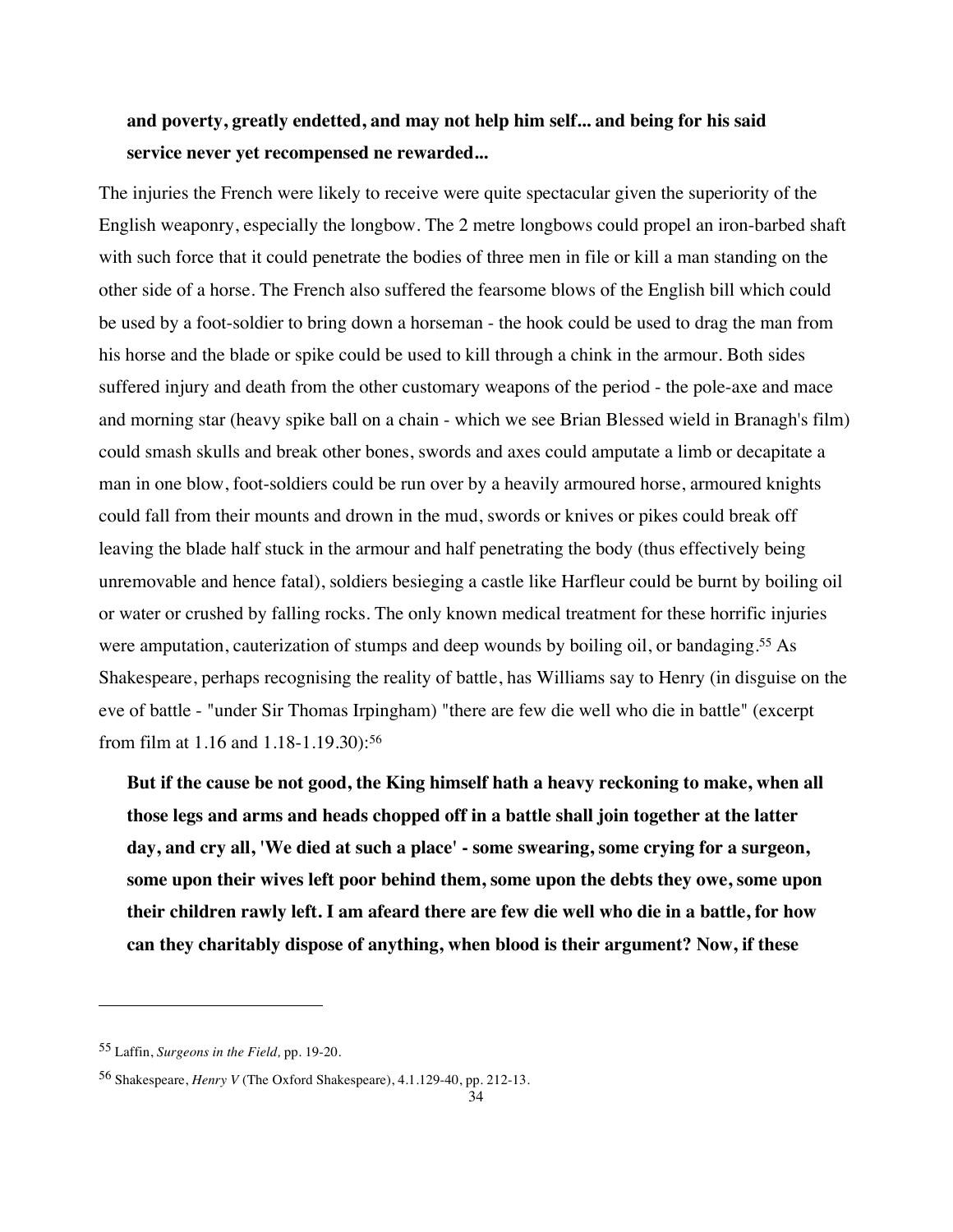# **men do not die well, it will be a black matter for the King that led them to it - who to disobey were against all proportion of subjection.**

Of course, we get no inkling of the horrors of 15thC warfare from watching Olivier's film. The sunlit, grassy fields of neutral Ireland, the pageantry of the battle, the cuts he made to the text, and the heroism of the speeches help him achieve his propaganda purpose, namely to remind his English audience of a great victory they once had over a continental enemy, the need to overcome internal dissent (the Welsh, Irish, Scottish and English fight for Henry against a common enemy) and to perpetuate the myth of heroic sacrifice for the King in time of war. A number of these propaganda aims are suggested in the clumsily worded dedication at the opening of the film:

# **To the commandoes and airborne troops of Great Britain, the spirit of whose ancestors it has been humbly attempted to recapture in some ensuing scenes, this film is dedicated.**

We have to turn to Kenneth Branagh's 1989 remake of the film (see my film handout for more details - Kenneth Branagh, *Henry V* (1989)) to see an attempt to make a more realistic "post-Somme, post-Vietnam" version of Henry V.57 Whereas Olivier wanted to show the pageantry and glory of the English victory at Agincourt to support the British war effort on the eve of D-Day, Branagh's expressed aim was (in addition to making a profit in Thatcher's cost-cutting Britain) to stress the ruthlessness of Henry V as a political and military leader as well as the devastation of war. On the battle itself, it was to be, he said to reviewer Alan Roberts:<sup>58</sup>

**The greatest tracking shot in the world. That was my theory anyway. It was certainly bloody long. After the close-up carnage of Agincourt, I wanted to reveal as much of the devastation as possible. On our limited location, we had not only built a 500-foot tracking platform, but designer Tim Harvey and his team had constructed a terrifying battlefield, where our 300 extras would mingle, wounded and dead, with horses and large numbers of dummy horses and people. To the accompaniment of a single voice** 

<sup>57</sup> Chris Fitter, "A Tale of Two Branaghs: *Henry V*, Ideology, and the Mekong Agincourt," in *Shakespeare Left and Right*, ed. Ivo Kamps (New York: Routledge, 1991), pp. 259-75.

<sup>58</sup> Quoted in Alan Roberts review "Henry V: Once More Unto the Screen."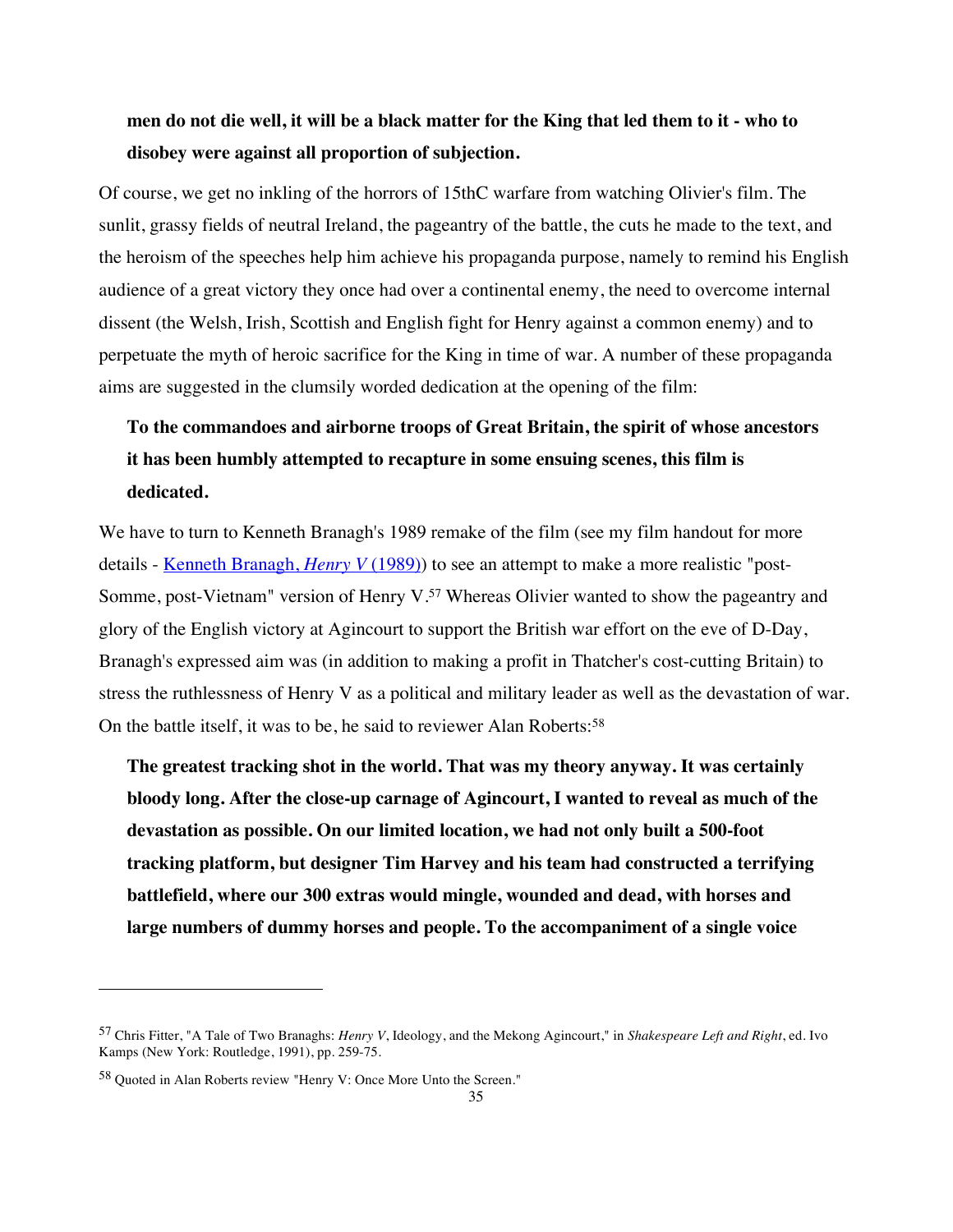**starting the Non Nobis hymn, the exhausted monarch would march the entire length of the battlefield to clear the place of the dead. As they marched, the music would swell to produce a tremendous climax.**

Given the overt reference to the Somme River in Shakespeare's text (which Henry has to cross to get to Agincourt), it was not hard for Branagh to make a link between Henry V in 1415 and the Battle of the Somme in 1916. Unlike Olivier's sunny battlefield, Branagh wanted to create another "Somme" which would be muddy and bloody like the water and mud filled trenches in our stock image of the Western Front. Audiences of the late 1980s would probably have expected a bloodier and more violent depiction of battle whatever Branagh's political intentions may have been. In another interview given to promote the film when it was released in USA Branagh says:<sup>59</sup>

**All the blood-and-guts was quite deliberate. In fact, if eyewitness accounts of the Battle of Agincourt are to be believed, we were rather modest in our representation of it. It was very unpleasant, undignified, inelegant butchery.**

**The rain had been on for 10 days and nights prior to the battle. The vastly superior French force got involved in a giant traffic jam and, in fact, many of the French people died through suffocation when they fell on top of each other and in their heavy armour couldn't get up.**

In the early scenes Branagh shows the young Henry to be a Machiavellian prince who declares war on France for reason of Realpolitik (rather than behaving like an Erasmian eirenic Christian Prince). Branagh also restores many of the cuts Olivier made in order to sanitize both Henry V as a leader (e.g. his threats to the governor of Harfleur that his troops would bring down "filthy and contagious clouds of murder "by raping the "fair virgins", dashing the brains of the old men against the walls, and impaling children on their pikes - 3.3. 81-123 - after all, these are the acts of "Prussians" in WW1 or "Nazis" not the civilised English) and the bloody nature of (15thC) combat.<sup>60</sup> Much of the

<sup>59</sup> Review by Sally Ogle Davis, "Under the Lion's Skin: Young Kenneth Branagh continues to Defy Critics of his remarkable Career," *The Weekend Australian*, December 23-24, 1989.

<sup>&</sup>lt;sup>60</sup> The following scenes were cut by Olivier but reinstated by Branagh: the public cashiering of Henry's 3 erstwhile friends for conspiracy and treason; the violence and extremism of Henry's behaviour before his war cabinet; Henry's savage threat to the governor of Harfleur (threat of rape and infanticide); the argument between Henry and an ordinary soldier(Bates) over the guilt of individual soldiers in an unjust war - which leads to a challenge to fight a duel; Henry's prayer on eve of battle expressing doubt on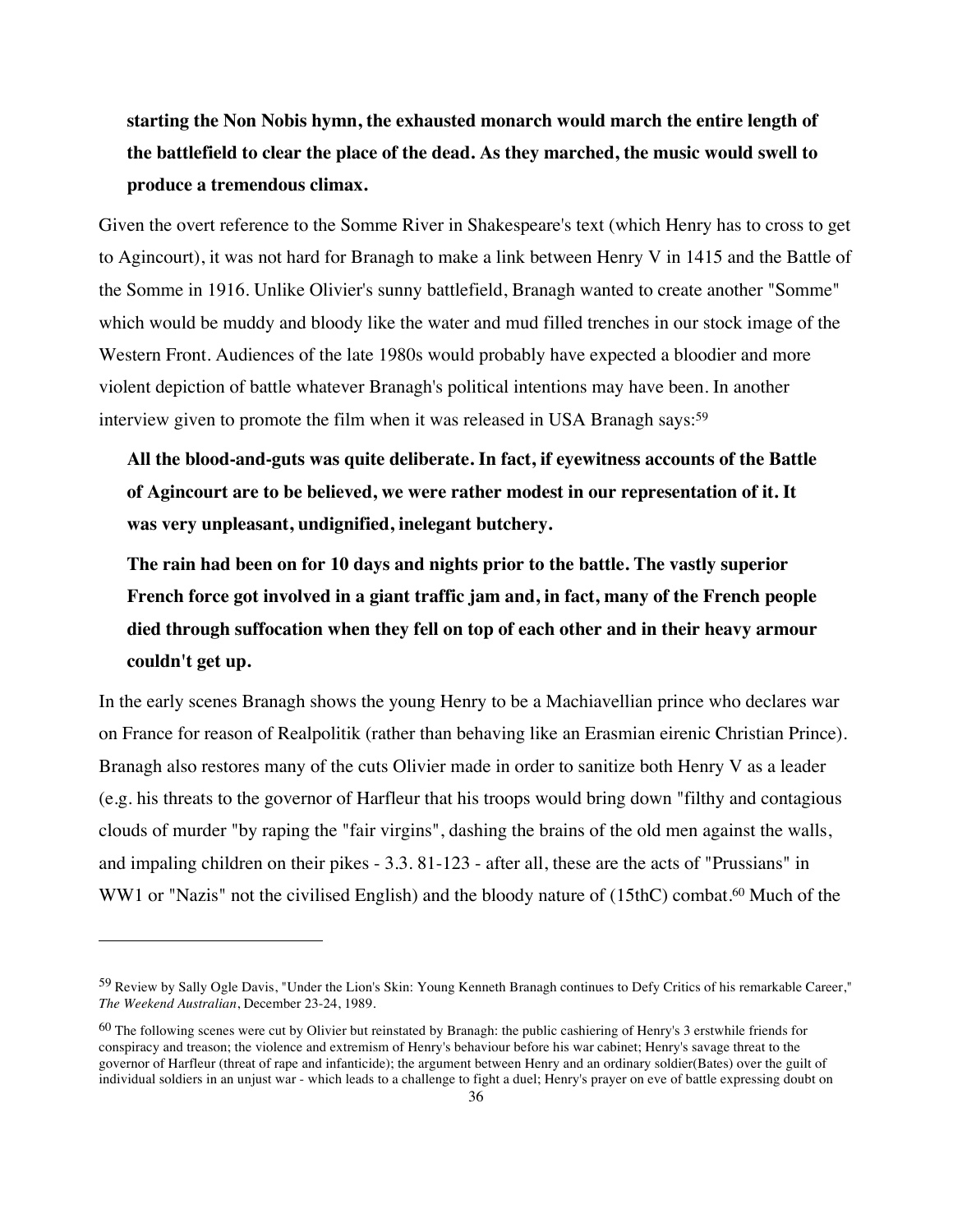battle sequence is closer to the reality of 15thC combat, as described by Laffin and Keegan, in spite of the clumsy attempt to mimic Sam Peckingpah's slow motion "ballet of death". We do see the knights drowning in the mud, the bloody hand-to-hand fighting, the effect of mass flights of arrows, the battle field strewn with the corpses of man and beast. Yet Branagh's attempt to give us an antiwar "Henry V" ultimately fails I think because of the traditional "full-blooded, charismatic" performance of Henry's big patriotic speeches (Peter Greenaway). There is no way Branagh can gives us an attractive and heroic depiction of Henry and at the same time make an anti-war film out of "Henry V". The early Machiavellian portrait of the young king is overwhelmed by the likeable, humorous, and loving Henry who fights in France. The tensions inherent in Branagh attempt are spotted by the critic Chris Fitter who observes that:<sup>61</sup>

**Branagh's** *Henry***, though thrilling entertainment, gives us a work whose center comprises, as in the tradition of United States versions of the Vietnam War, a young male rite-of-passage movie [Oliver Stone's "Platoon" - DMH] rather than a critique of institutional power and class injustice...**

**Kenneth Branagh has done us, as lovers of Shakespeare, a quite wonderful cultural service, in giving us a Shakespeare that is genuinely popular, intelligent and enthralling, unforgettable if also unfaithful... But he has done the ordinary people of the English-speaking world... an irresponsible political disservice, in whitewashing traditional autocracy and the logic of imperialism**.

As we watch Henry, with tears in his eyes, carry the dead body of the boy the full length of the battlefield to the sound of the inspirational "Non nobis" we do not conclude, no matter what Branagh's intentions might have been, that Henry is a Machiavellian prince who led his men to a pointless invasion of France where thousands died of disease and hundreds died painfully on the battlefield in order that he could prove his manhood and maintain/expand the English state across the Channel. Wilfred Owen's "old lie" lives on - the men died nobly for their king and they will be long remembered for their heroic sacrifice.

the course of action he has taken and legitimacy of his father's claim to France. See Branagh's screenplay *Henry V by William Shakespeare. A Screen Adaptation by Kenneth Branagh* (London: Chatto & Windus, 1989).

<sup>61</sup> Fitter, "A Tale of Two Branaghs", pp. 274-5.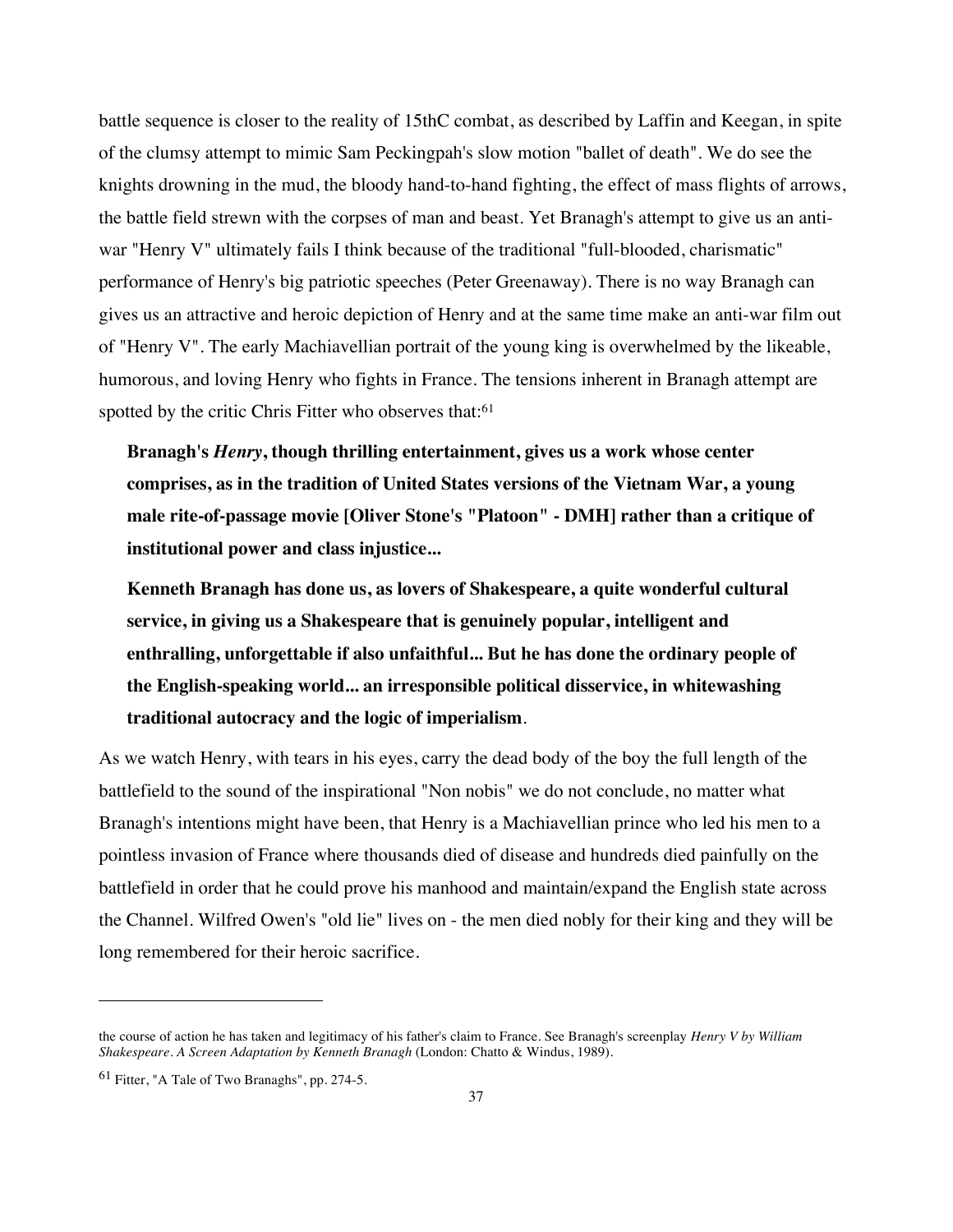#### **C. Spielberg's** *Saving Private Ryan* **(1998)**

Steven Spielberg's film about the D-Day invasion of Normandy on 6 June 1944, *Saving Private Ryan* (1998), is literally draped in the American flag. The film begins and ends with the stars and stripes fluttering in the breeze in a Normandy military cemetery as an elderly Ryan visits the grave of the man who was responsible for ensuring his removal from combat and his safe return home. But the price of Ryan's safety was the burden of guilt he had to live with for over 50 years. Why was he chosen to survive when other men, as or even more courageous and worthy than he, did not survive? Captain Miller's dying words to Ryan were that he had to "earn" his right to live after so many men had died so that he might live (in an earlier scene he jokes with his men that he hoped Ryan would invent a cure for a disease or invent a better light bulb to justify the sacrifice he and men were making). With tears in his eyes, Ryan asks his wife somewhat pathetically if he had been a good man, to which she answers as one might expect a loving spouse to answer. Yet just having seen the events of the Normandy invasion and its immediate aftermath through Ryan's and Miller's eyes the viewer is forced to conclude that it was an impossible task for Ryan to have lived up to such a high expectation.

Is this Spielberg's way of questioning the traditional patriotic justification of America's war for democracy against Axis fascism? Is there some doubt creeping into American popular culture about the sacrifices which were made in the name of "freedom" over 50 years ago? Or is it yet another chapter in his crusade to prevent the American people forgetting "their" history (the Holocaust in *Schindler's List* (), slavery in *Amistad* ())? I suspect the latter as SPR follows the same pattern as the other two films - focusing on a small group of people (in this case one individual) who are saved from death (the Schindler Jews) or enslavement (Cinque and his Mende compatriots) whilst the majority of people in a similar situation are killed or forced to endure extreme hardship. The honest historian would acknowledge the existence of of the few who were saved but would have to conclude that the more common historical experience of the majority was that they were not saved. Spielberg chooses the better cinematic story of near miraculous salvation over the more depressing historical reality of individual lives governed by chance or fate.